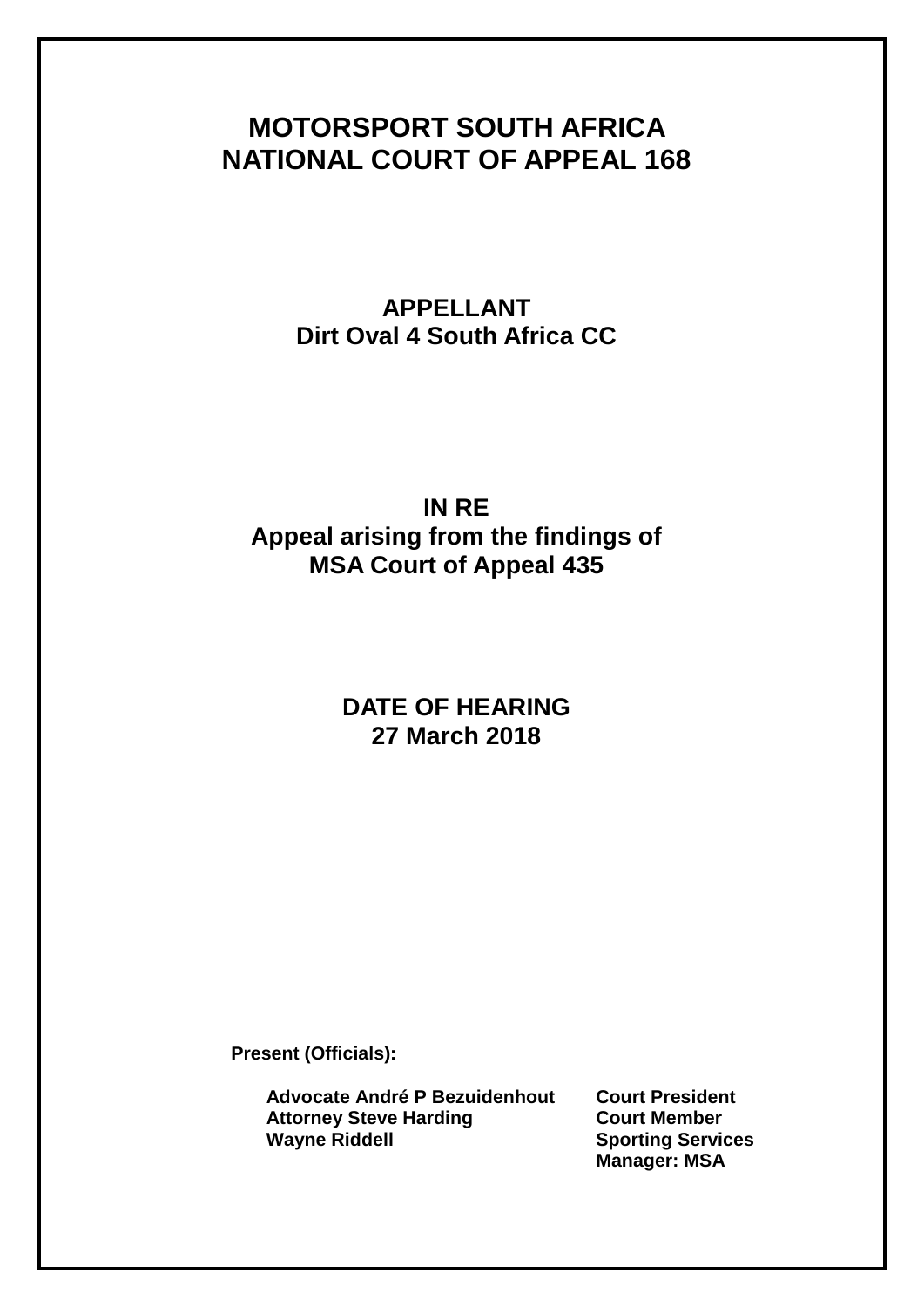## **INTRODUCTION**

- 1. On 27 March 2018, Motorsport South Africa ("MSA") enrolled National Court of Appeal 168 ("the appeal"). The appeal was dealt with at the Killarney Raceway at the office of Motorsport South Africa ("MSA"). There was no objection to the constitution of the appeal panel and the appeal was properly constituted.
- 2. This is the written judgment of the National Court of Appeal ("NCA") 168. The Appeal hearing took place on 27 March 2018 between 18h00 and 22h10. Judgment was reserved. Proceedings were mechanically recorded. For the purposes of this Judgment reference is only made to the material issues as the remainder of the proceedings are of record.
- 3. The Appellant in this matter is Dirt Oval 4 South Africa CC ("DO4SA") ("the Appellant"). The Appellant is the *de facto* administrator and promoter of dirt oval racing in South Africa, appointed by Motorsport South Africa ("MSA"). For current purposes, it appears that the Appellant acted as both event organiser and series promoter.

(*see Dirt Oval Regulations for Motorsport in South Africa: Handbook, 1 July 2016, paragraph 1*)

- 4. The Appellant was represented in these proceedings by a spokesman, Mr Wynand van Niekerk ("Mr Van Niekerk"). We thank Mr Van Niekerk for his effort in preparing and presenting the case of the Appellant in an able manner.
- 5. The Appeal Bundle initially comprised annexures "A" to "O", individually marked. It was supplemented by annexure "P" comprising four double page printed documents which were initially submitted by the Appellant to MSA Court of Appeal 435 ("the COA"). They were handed to this NCA by Wayne Riddell ("Mr Riddell").
- 6. This NCA acknowledges the able contribution and the attendance of all the participants at the hearing, their capacity which appears from the attendance register, a copy of which is attached hereto as annexure "**A**".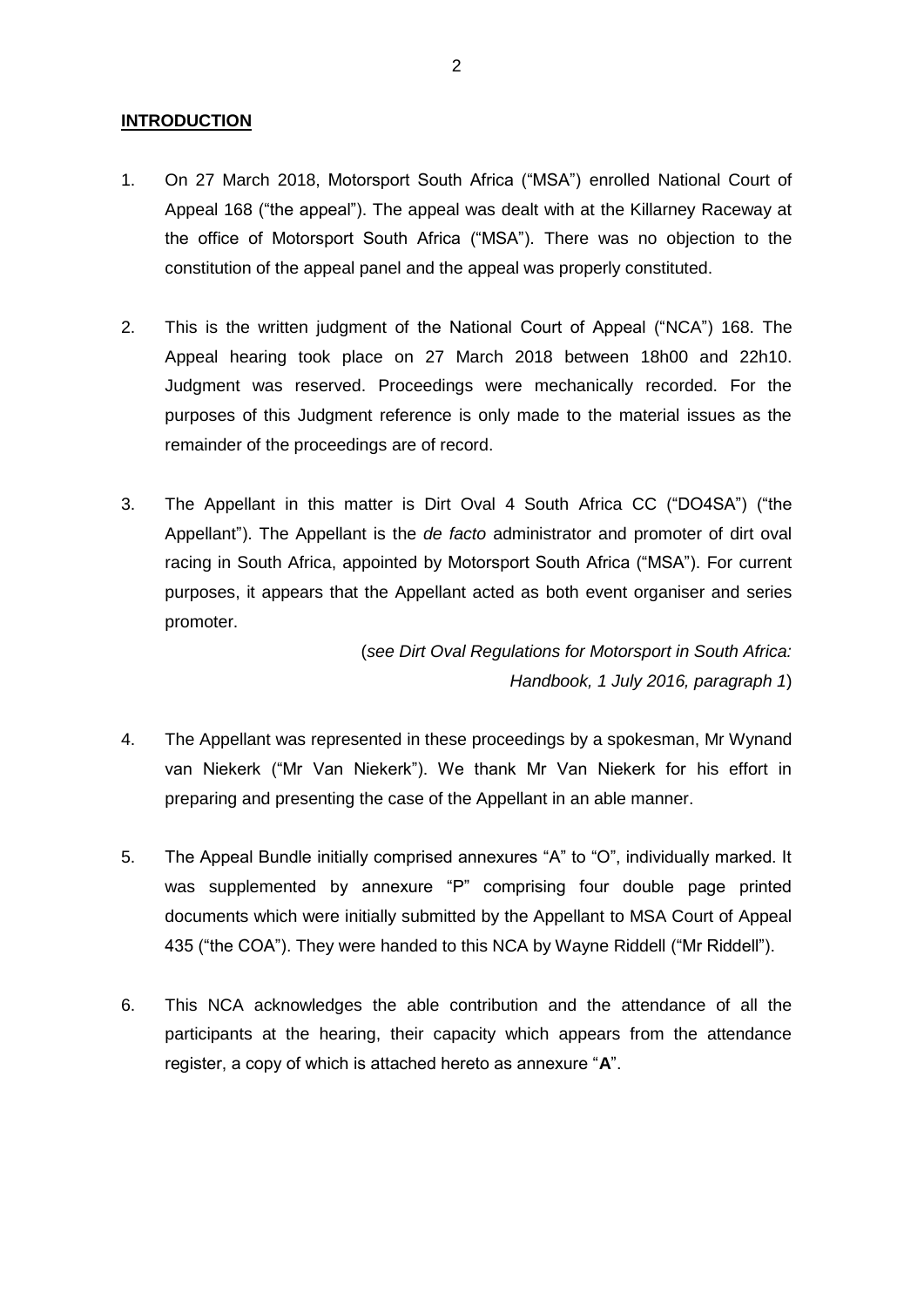#### **DIRT OVAL RACING**

- 7. Dirt oval racing started in the United States of America ("USA") before World War I and rapidly spread during the 1920's and the 1930's. Race vehicles used are generally purpose built and are modified to varying degrees. It is so popular with the public that it is the single most common form of auto racing in the USA. Dirt oval racing rapidly grew and competitors now compete across the globe, which include events in Australia, New Zealand, the United Kingdom and South Africa.
- 8. In South Africa, dirt oval racing is a well-developed category of motorsport. It is one of the major categories of motorsport which is organised under the certification of MSA. There are currently 331 official oval racing licence holders throughout South Africa. They compete in events across approximately fifteen race circuits spread throughout South Africa. For the year 2017, there were 72 events held as such. Dirt oval racing clearly has a very substantial following, not only by competitors but also the public.
- 9. It is in the interest of all competitors, promoters, organisers and stakeholders in dirt oval racing, to ensure that competition takes place within the boundaries of fair play and within the ambit of the "*rules of the game*". Any occurrence that will bring the status of the results into disrepute, must therefore be avoided at all cost.

# **THE INCIDENT REPORT AND EVENTS THAT FOLLOWED**

10. The Appeal arises from the findings of COA 435 which dealt with events that transpired on 18 November 2017 at the second round of the Dirt Oval National Championship which was held at the Tygerberg Raceway, Cape Town ("the event"). At 23h07 on 18 November 2017, competitor Donald Theron ("Competitor Theron") submitted an incident report to the Clerk of Course that an incident occurred ("the incident report") during the final heat of the evening. During the incident, the race vehicle of Competitor Theron was damaged on the left rear, which resulted therein that he lost his second place. He fell back but kept on circulating until the race was completed.

## (*see Appeal Bundle, K11*)

<span id="page-2-0"></span>11. It was reported to us that the incident report initially incorrectly relied on a breach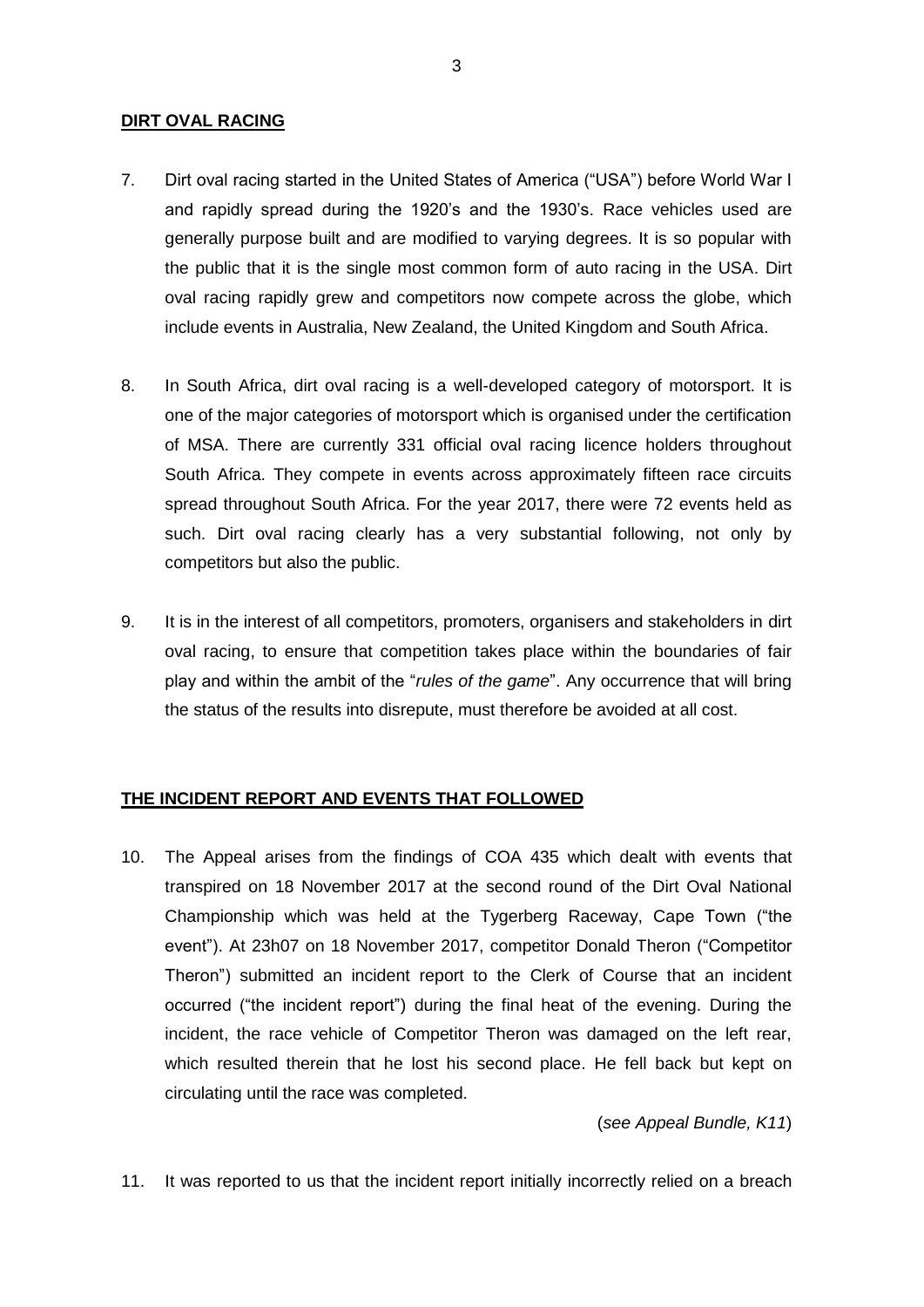of Regulation 29.5 of the Standing Regulations ("the Dirt Oval Regulations", commonly referred to by all parties as "the OTR's"). Shortly after the filing of the incident report, Competitor Theron, who is allegedly dyslexic, approached Mr Van Niekerk and indicated that his incident report should actually have referred to OTR 25.9 which deals with race damage caused by another competitor and the consequences thereof to be reinstated as if the competitor completed the heat in the position that he held at the time of the infringement. We accepted this explanation as a common cause fact as no attendee disagreed with the submission of Mr Van Niekerk in this regard.

(*see Appeal Bundle, K11 and OTR 25.9*)

12. At 00h45, the "*Steward*", Neva van der Merwe ("Ms Van der Merwe"), reinstated Competitor Theron as can be seen from the manuscript note on annexure K11.

(*see Appeal Bundle, K11*)

13. In consequence of the incident report and the reinstatement finding made by Ms Van der Merwe, the Provisional Oval Track Result Sheet which was first posted at 23h55, was altered at 00h45 and the points scored by Competitor Theron were increased to a total of 130 (previously 110).

(*see Appeal Bundle, K16*)

14. Jodi van Zummerren ("Competitor Van Zummerren") at 02h20, filed a protest against the decision of Ms Van der Merwe ("the protest").

(*see Appeal Bundle, K12*)

15. The protest was only dealt with on 24 November 2017 by another panel of Stewards. Competitor Van Zummerren was not called to the protest meeting and he was informed by the panel that his protest failed.

(*see Appeal Bundle, K13*)

- 16. Competitor Van Zummerren requested leave to appeal against the decision of the Stewards. This was granted by MSA and COA 435, on 23 January 2018, dealt with the matter.
- 17. The following findings, *inter alia*, appear from the judgment of COA 435:

17.1 a fine of R10 000.00 was imposed on the organisers of the event;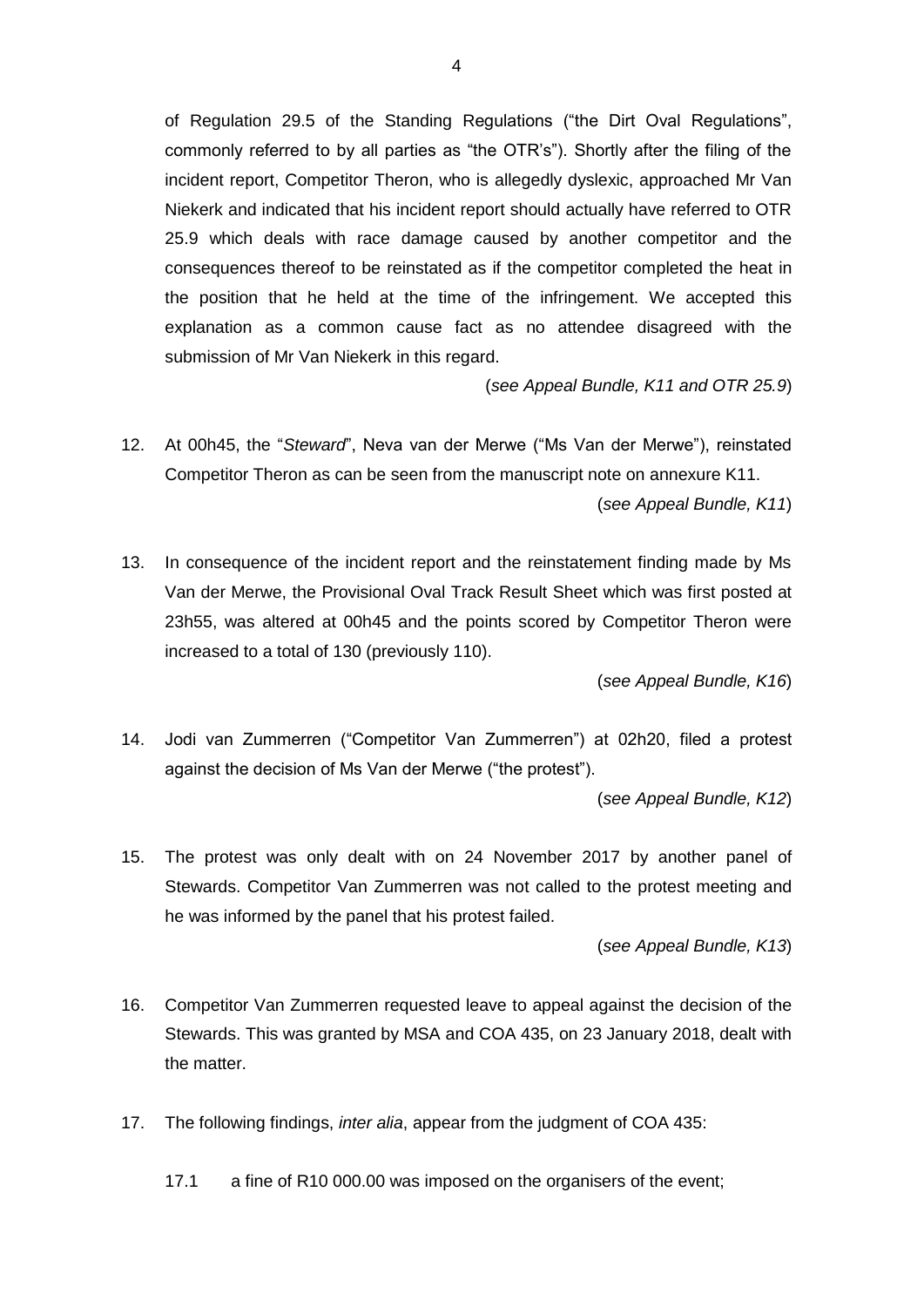(*see Appeal Bundle, L1, paragraph 4.10*)

- 17.2 the Clerk of the Course was sanctioned by withdrawing his official licence for three months, the withdrawal being suspended for three months; (*see Appeal Bundle, L1, paragraph 4.11*)
- 17.3 Ms Van der Merwe was instructed to write the MSA Dirt Oval Examination within thirty days;

(*see Appeal Bundle, L1, paragraph 4.12*)

17.4 Mr Van Niekerk was severely reprimanded and likewise instructed to write the MSA Dirt Oval Examination within thirty days;

(*see Appeal Bundle, L1, paragraph 4.13*)

- 17.5 the reinstatement of Competitor Theron was set aside; (*see Appeal Bundle, L1, paragraph 4.14*)
- 17.6 in consequence of OTR 35.4, Ricardo Davey ("Competitor Davey") was excluded from the results, and Competitor Theron was awarded the points that Competitor Davey would have scored;

(*see Appeal Bundle, L1, paragraph 4.15*)

17.7 the organisers were instructed to re-score the event, including the heat which was erroneously dropped;

(*see Appeal Bundle, L1, paragraph 4.16*)

17.8 fifty percent of the appeal fee was returned to Competitor Van Zummerren;

(*see Appeal Bundle, L1, paragraph 4.17*)

17.9 costs of R3 000.00 was awarded against the organisers.

(*see Appeal Bundle, L1, paragraph 4.19*)

18. Following the findings of COA 435, leave to appeal was requested by the Appellant. A panel of the National Court of Appeal on 22 February 2018 granted leave to appeal to this Court.

(*see Appeal Bundle, O1*)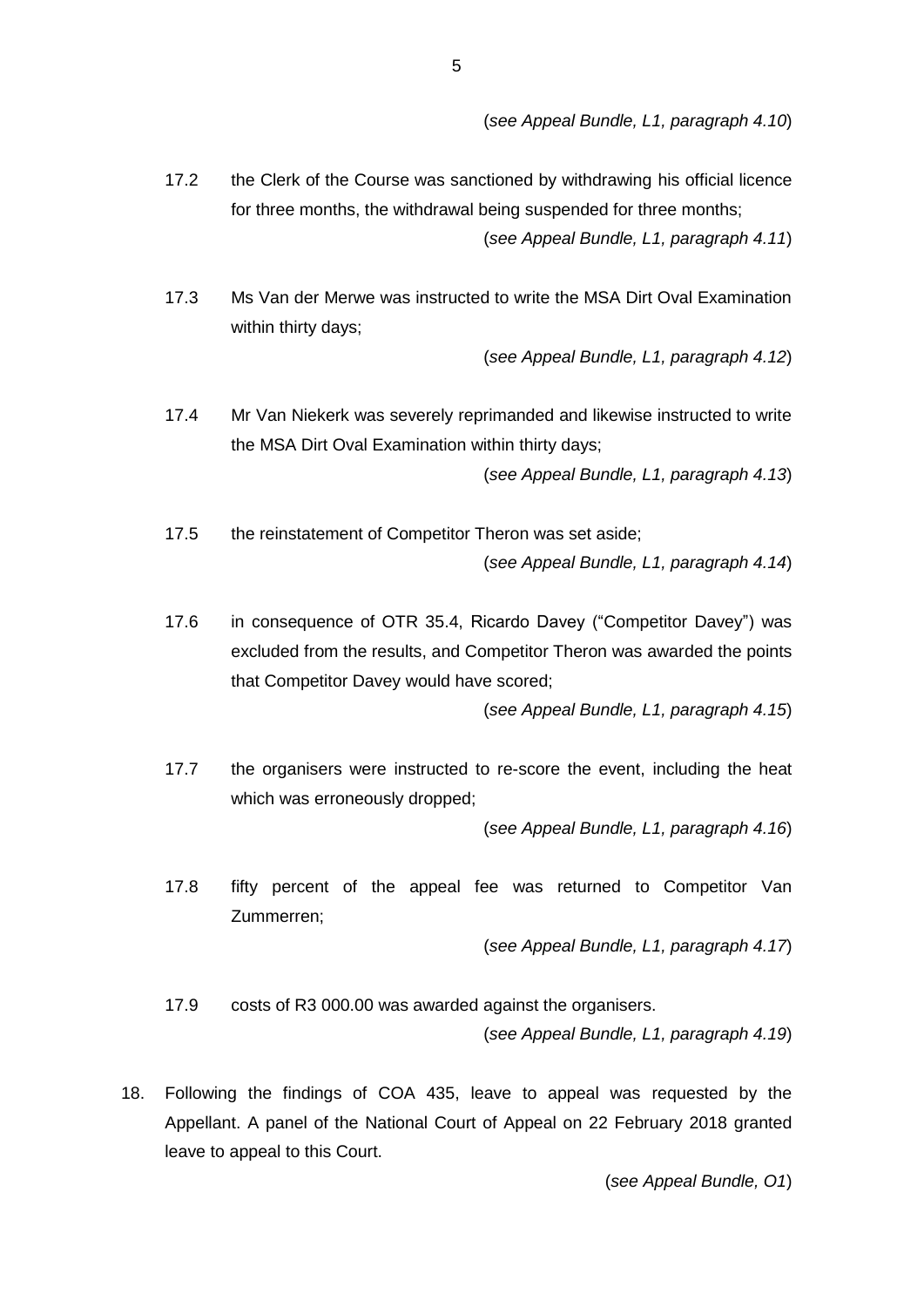#### **PROCESS FOLLOWED DURING THE APPEAL**

19. All hearings of appeals in terms of the GCR's are held *de novo*.

(see *GCR 208 viii*)

- 20. During the hearing:
	- 20.1 Mr Van Niekerk made an opening address;
	- 20.2 the following witnesses testified:
		- 20.2.1 Wade Grimbeek ("Mr Grimbeek");
		- 20.2.2 Leone Liebenberg ("Ms Liebenberg");
		- 20.2.3 Competitor Van Zummerren;
		- 20.2.4 Ms Van der Merwe;
		- 20.2.5 Phil Heroldt ("Mr Heroldt").
	- 20.3 a video recording of the incident was viewed.
	- 20.4 all interested parties were given an opportunity to address the NCA. Indeed, multiple opportunities were granted to several of the attendees to make submissions so that this Court would have the full benefit of the views of the interested parties and their submissions on the issues before us.

## **THE CONTROL OF MOTORSPORT, THE GCR'S AND THE SSR'S**

21. The control of motorsport in South Africa is held by MSA, a Non-Profit Company in terms of the Companies Act 61 of 1973 and Act 71 of 2008. MSA holds the sporting authority to govern motorsport as it is the delegated authority by the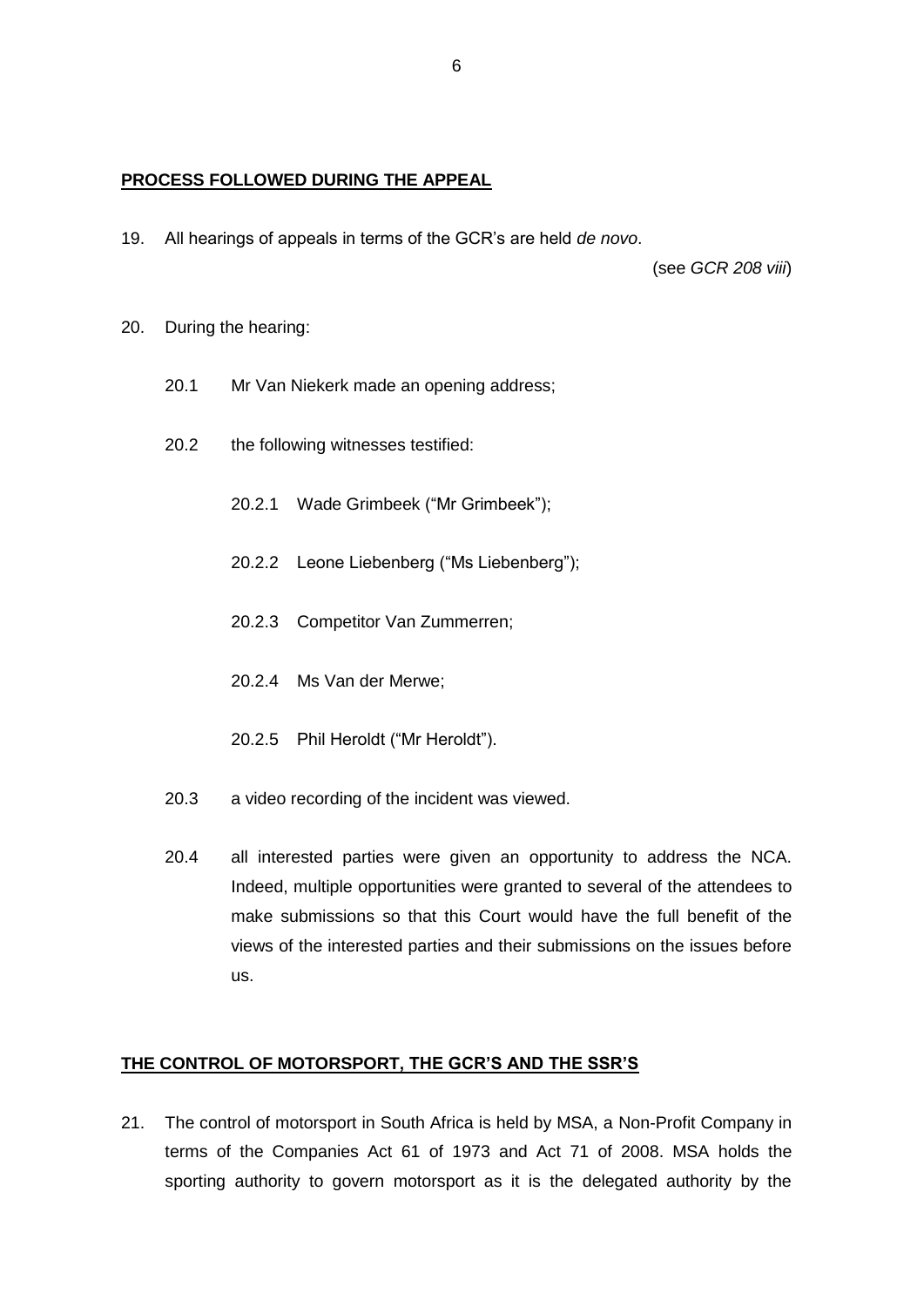*Federation Internationale de l'Automobile* ("FIA"), *Commission Internationale de Karting* ("CIK") and *Federation Internationale de Motocyclisme* ("FIM"). MSA is structured with a Board of Directors, a Secretariat, a National Court of Appeal Specialist Panels, Sporting Commissions and Regional Committees. The Secretariat of MSA does not serve as bodies governing discipline of motorsport. It only attends to secretarial issues. Wayne Riddell ("Mr Riddell") represented MSA in this capacity. The exercise of the sporting powers by MSA is in terms of the sporting codes of the FIA, CIK and FIM. As such, MSA has the right to control and administer South African National Championship competitions for all motorsport events. The National Court of Appeal of MSA is the ultimate final Court of Judgment of MSA.

> (see *Articles 3 to 7 of the MSA Memorandum*) (see *Article 35 of the MSA Memorandum*)

22. The participation of motorsport competitors in events managed by MSA is based on the law of contract. MSA has the sporting authority and is the ultimate authority to take all decisions concerning organizing, direction and management of motorsport in South Africa.

(see *GCR INTRODUCTION – CONTROL OF MOTORSPORT*)

- 23. MSA is an international and nationally recognised sporting body by the Government of South Africa. Its sporting platform is substantial. It has approximately ten thousand licence holders and it sanctions approximately six hundred sporting events every year in South Africa. The organisation of events under the control of MSA is a quality certification stamp which ensures that all participants can be assured that competition takes place within the boundaries of fair sporting events, with certainty as to good administration and results. For national events, national prizes and championships are awarded and organisers and promoters receive substantial accreditation for having the MSA stamp of approval for their events. The event under consideration was a National Championship.
- 24. All participants involved in MSA sanctioned motorsport events subscribe to this authority. As such, a contract is concluded based on the "*rules of the game*". There exists a ranking structure in the MSA Rules and Regulations. (General Competition Rules are referred to as "GCR's"). The "*rules of the game*" of motorsport are structured in main on the Memorandum of MSA and the GCR's. Any competitor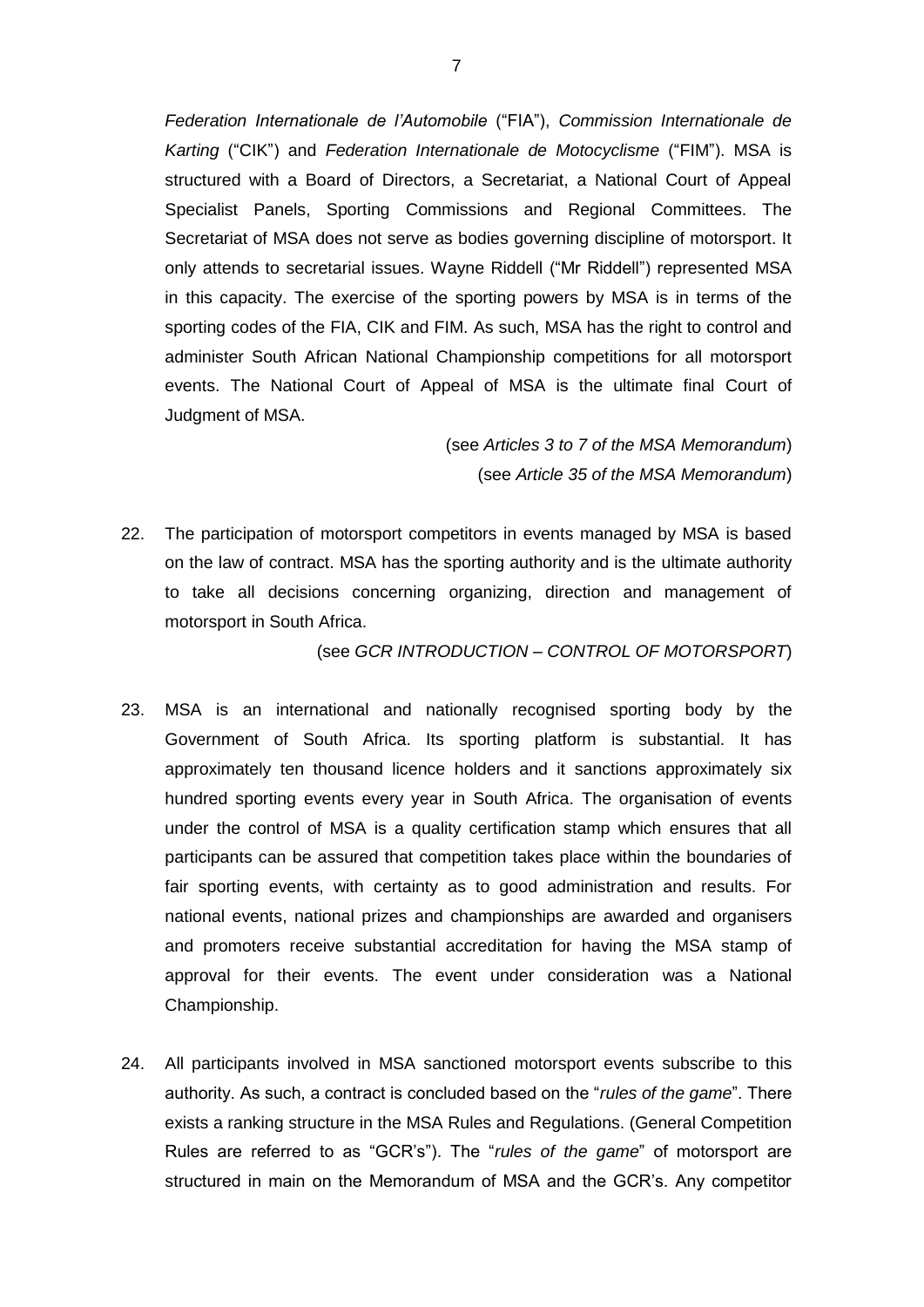who enters a motorsport event subscribes to these "*rules of the game*". (Reference in this judgment to "*rules and regulations*" intends to refer to the broad meaning of the "*rules of the game*". Specific references to GCR's are individually defined.) (see *GCR 1*)

25. In addition to the GCR's there are also Supplementary Regulations ("SR's") that an organiser and promoter of a competition is obliged to issue and Standard Supplementary Regulations ("SSR's") issued by MSA.

(*see GCR 14 & GCR 16*)

- 26. The GCR's, SR's and SSR's thus constitute the "*rules of the game*" of motorsport.
- 27. The SSR's were prepared for and on behalf of the Dirt Oval Racing Clubs, promoters, officials and competitors who are affiliated to the Appellant. Within dirt oval racing, these SSR's are referred to as the OTR's, as indicated in paragraph [11](#page-2-0) above.

(*see DO4SA Dirt Oval Regulations for Motorsport in South Africa valid from 1 July 2016, paragraph 1*)

28. Oval racing is therefore administered by the rules and regulations contained in the GCR's, SR's and SSR's. Where there is a contradiction between the GCR's and the SSR's, the SSR's will take precedence. As it is stated in the DO4SA Dirt Oval Regulations: *"…in the first instance you apply the oval rule book. If the oval rule book does not deal with a particular issue, you refer to the GCR*". It is further provided for in GCR 225 that:

#### "*225.*

*Where there is a contradiction between the GCR's and the SSR's, the latter take precedence except where the category regulations provide otherwise. This does not apply to international events, which are run under the relevant International Sporting Codes.*"

> (*see GCR 225*) (*see DO4SA Dirt Oval Regulations, page 2*)

29. It is expected of every entrant and competitor to acquaint themselves with the GCR's and to conduct themselves within the purview thereof.

(see *GCR 113 read with GCR 122*)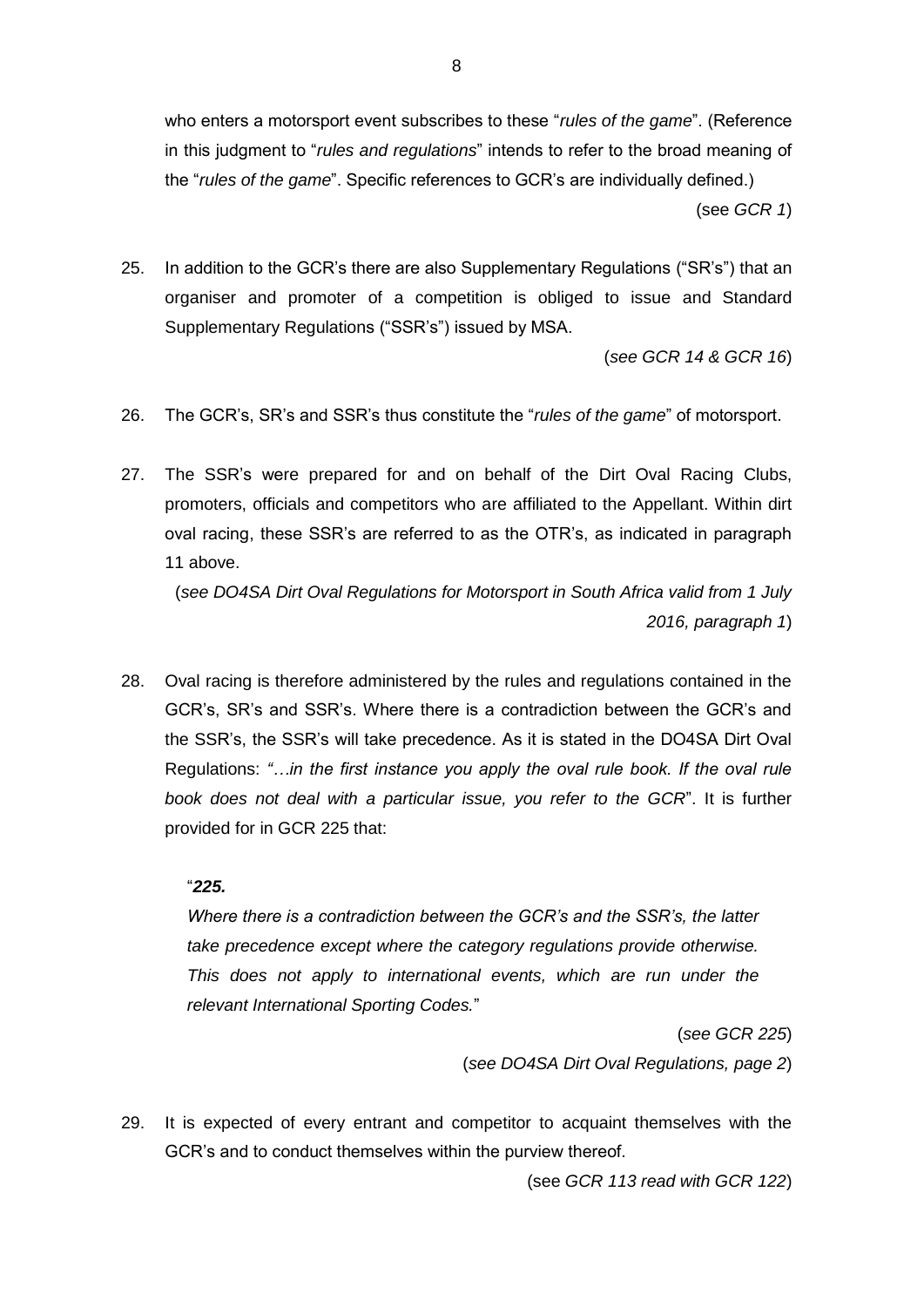## **LEGAL AND FACTUAL ISSUES WHICH ARISE IN THIS APPEAL**

30. The Appellant is *dominus litus* in this appeal to the NCA and submitted a formulated appeal.

(*see Appeal Bundle, C4*)

- <span id="page-8-0"></span>31. The following aspects crystalised as to the legal and factual issues which require our consideration:
	- 31.1 that Tygerberg Raceway was not called to the COA hearing;
	- 31.2 whether there were one or two sets of SR's and if two sets, whether the amendment of the first set entitled the organisers to drop one of the heats from the championship regulations;
	- 31.3 whether the appointed officials at the event met the requirements of an event classified as a National Championship event;
	- 31.4 whether the decision by the Stewards to reinstate Competitor Theron following the incident report was correct.

# **THE MATERIAL GCR's and SSR's**

32. The event was part of a National Championship calendar. A National Championship is defined as:

"*A NATIONAL CHAMPIONSHIP means several events run in at least four different regions designated by MSA as motorsport regions, subject to there being suitable venues and infrastructure available. MSA may, at its sole discretion and if so warranted by circumstances in specific instances, reduce the number of regions in which events are required to be run to constitute a national championship.*"

(*see GCR 44*)

33. Organisers and promoters must follow the GCR's and in particular, GCR's 70, 71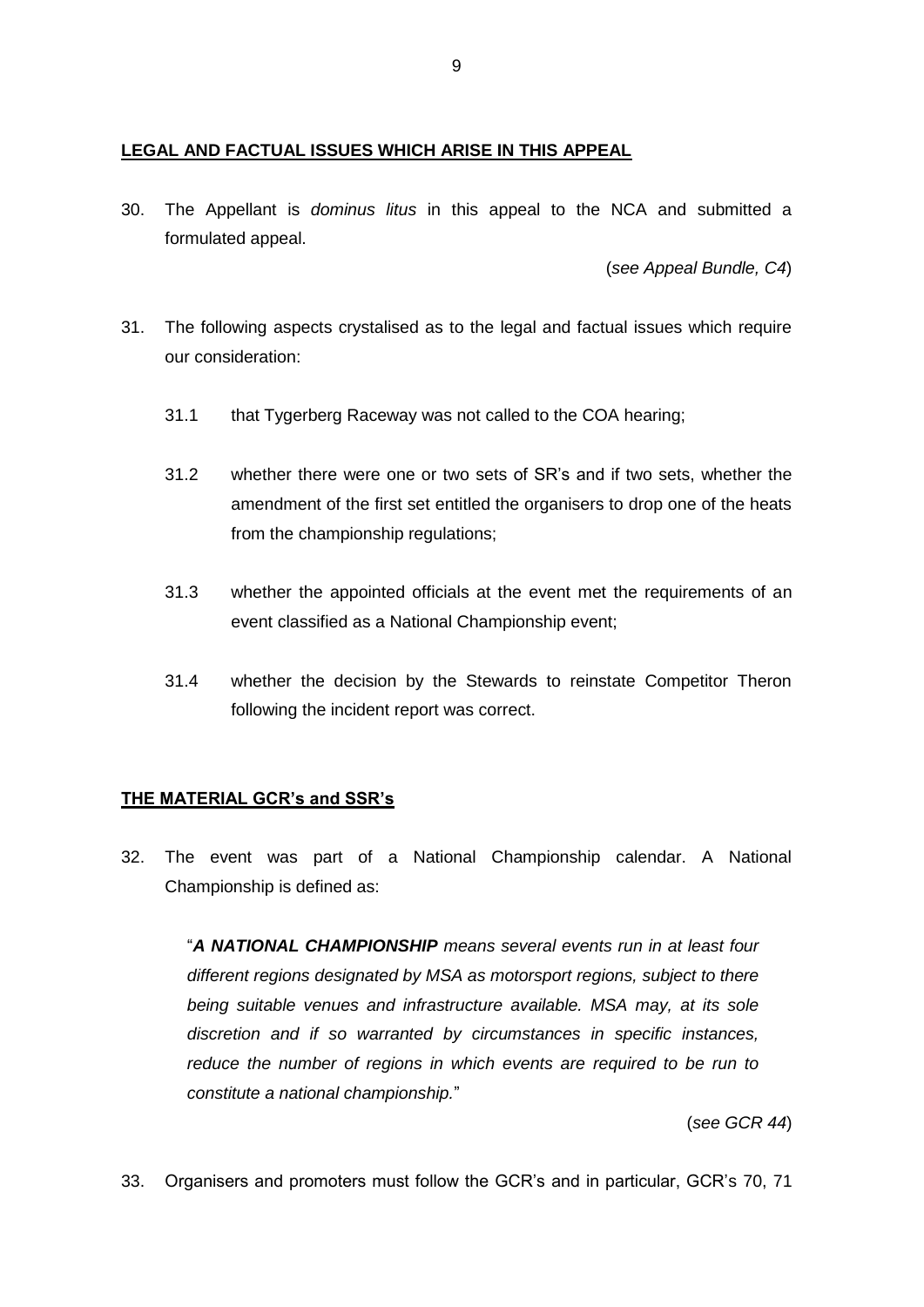and 72 when they organise an event.

- 34. No competition shall be held unless MSA approve the granting of an organising permit in terms of GCR 75.
- 35. The application for an organising permit takes place in terms of GCR 78, which provides as follows:

"*78. APPLICATION FOR AN ORGANISING PERMIT (See also GCR 87) Every application for an organising permit shall be made out in writing and accompanied (where applicable) by the appropriate fees (see Appendix "R") together with a draft of the proposed SRs and entry form. The application must be lodged with MSA at least six weeks before the date of the proposed competition and must state:* 

- *i) the name and address of the applicant;*
- *ii) the body on whose behalf the application is made and the official position held by the applicant;*
- *iii) the nature of the competition for which the permit is required;*
- *iv) the date and place of the proposed competition.*

*By applying for, and accepting, an event organising permit from Motorsport South Africa, an event organiser is deemed to comply, and/or confirms having complied, with the Safety at Sport and Recreational Events Act 2 of 2010.*

*Application for waiver of permits shall be submitted in writing, giving adequate reasons for the application and full details of the competition or event concerned. Such application must be lodged with MSA at least six weeks before the date of the proposed competition / event.*

*NOTE: SRs must not be issued to competitors in draft form but only after approval by MSA, reflecting the permit number issued for such event by MSA. Failure to comply with this requirement will result in MSA taking action against the club and/or promoter. Promoters / Organisers / race secretaries of a race meeting may not open entries prior to receiving the relevant permit for the event in question. Should it be found that entries have opened prior to the permit been issued will incur a penalty of not less than R 5000*."

(*see GCR 78*)

(Underlining – Emphasis by the NCA)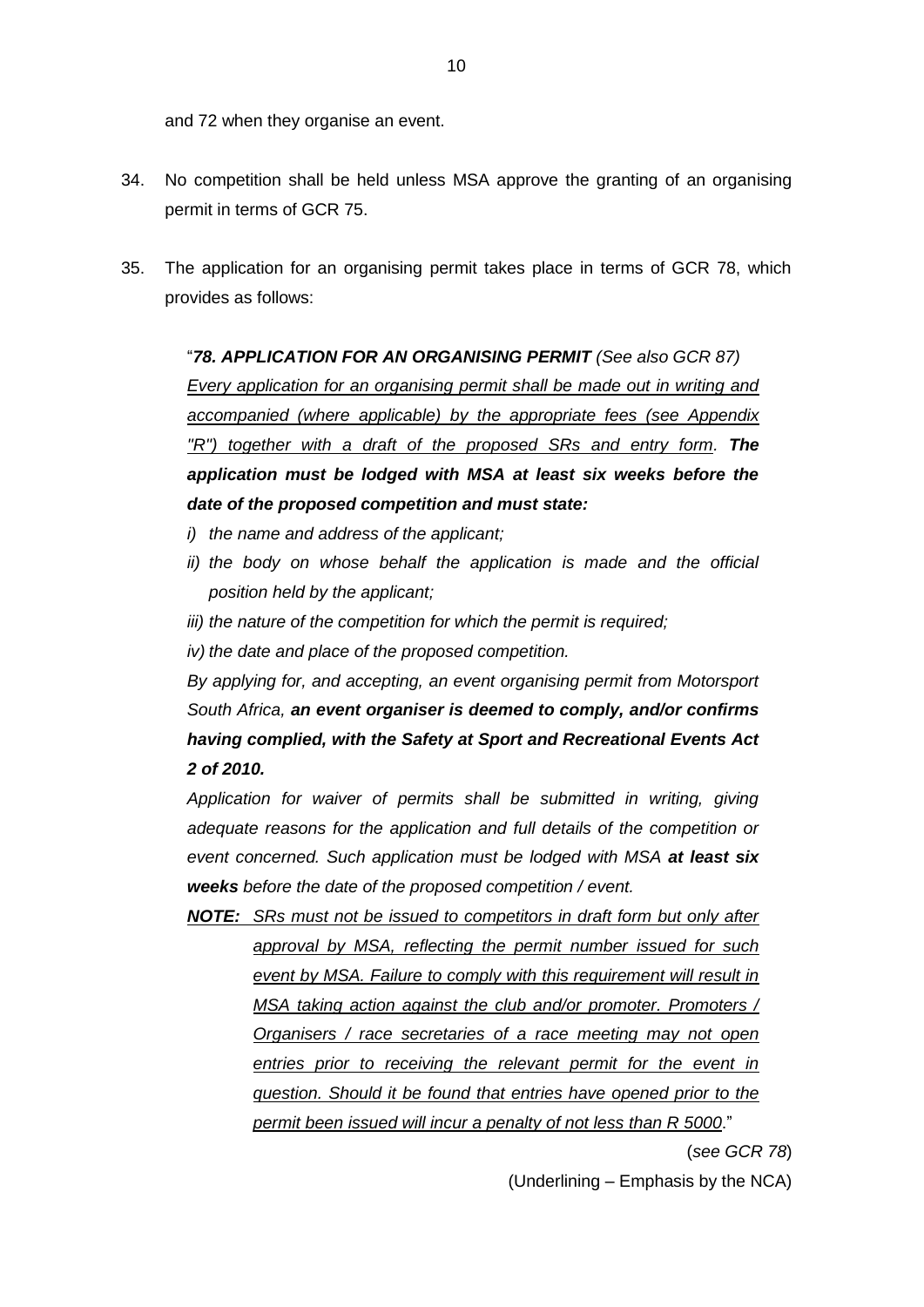- 36. It is clear from GCR 78 that the application for an organising permit must therefore be accompanied **by a draft of the proposed SR's**. The importance of the issue of SR's is emphasised in the special note of GCR 78 which states that **SR's must not be issued to the competitors in draft form, but only after approval thereof by MSA**. The sanction for organisers not following this, is that the organiser and promoter will incur a penalty of not less than R5 000.00. The reason for this is obvious: there must be certainty as to what the SR's provide so that all stakeholders would know the ambit of the "*rules of the game*" when the event takes place.
- 37. GCR 80 provides therefore that the organising permit, together with a copy of the SR's will be returned by MSA to the organising committee. It provides as follows:

#### "*80. ISSUE OF AN ORGANISING PERMIT*

*The draft copy of the SRs (corrected if necessary) will be returned with the organising permit. Permits for International events will only be issued for events inscribed on an International calendar and only after the full inscription and permit fees have been paid.*"

(*see GCR 80*)

38. To ensure that there is certainty as to the "*rules of the game*" to entrants, GCR 84 provides that prior to the receipt of entries there **shall be published the MSA approved SR's**. The GCR provides as follows:

#### "*84. OFFICIAL DOCUMENTS*

*The following shall be published prior to the receipt of entries:*

- *i) MSA approved SRs for the competition or various competitions forming part of a meeting. These shall conform to and not conflict with the relevant CSI's (where applicable), GCR's, SSR's and any official communications issued by MSA;*
- *ii) a draft timetable;*
- *iii) an entry form complying with GCR's 91, 92 and 93.*"

(*see GCR 84*)

(Underlining – Emphasis by the NCA)

39. Any alteration to the SR's can only take place pursuant to the provisions of GCR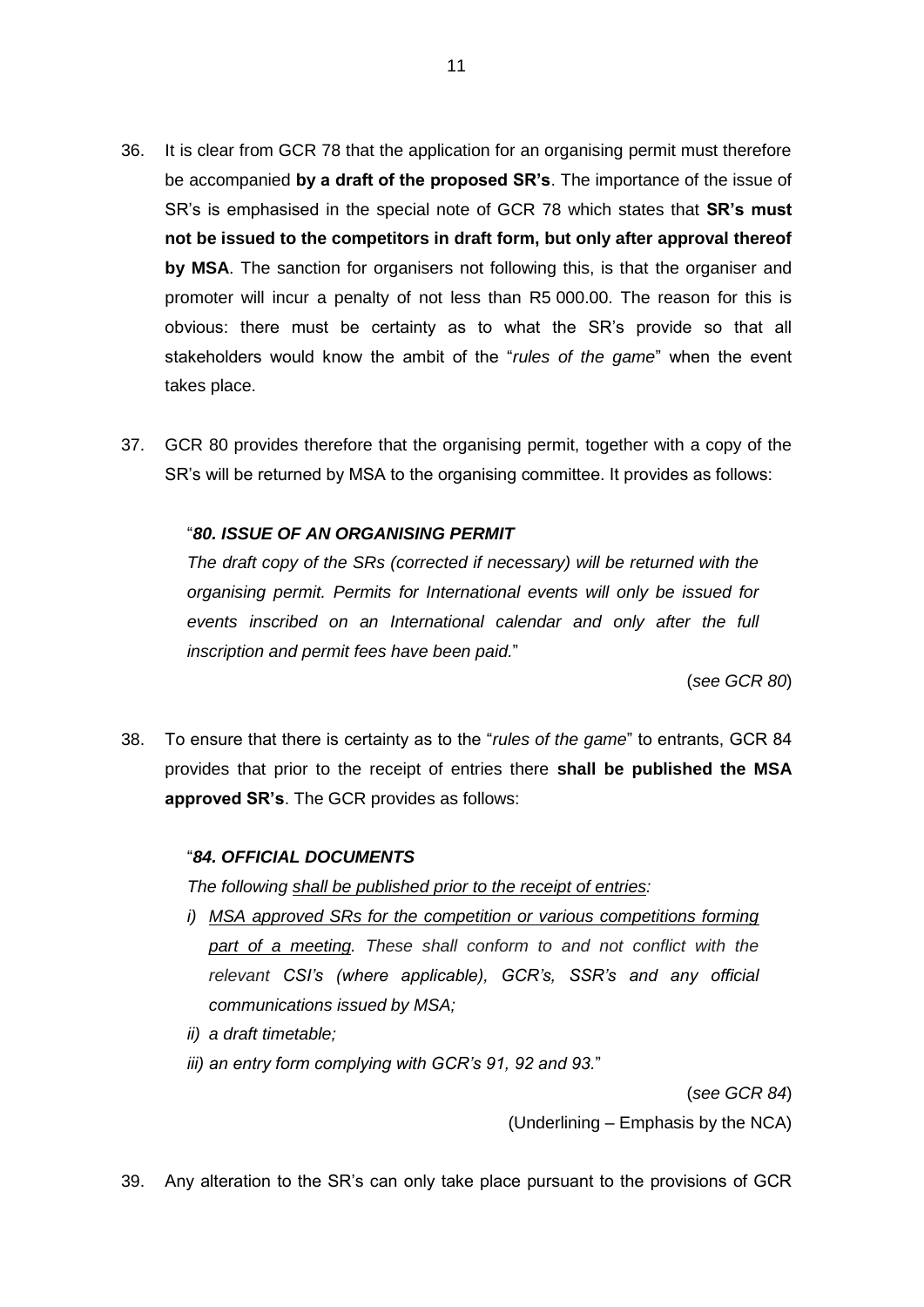88, that provides as follows:

#### "*88. ALTERATION TO THE SRs*

*No alteration or addition shall be made to the SRs (except if this relates to the race programme or the list of race officials) after the date listed for the closing of entries unless ALL competitors entered and MSA have agreed IN WRITING to such alteration or addition prior to the start of scrutineering or, after the beginning of documentation, ALL the competitors and the Stewards of the Meeting agree to such alteration or addition, IN WRITING.*"

(*see GCR 88*)

(Underlining – Emphasis by the NCA)

40. GCR 122 demands that every person taking part in the organising of a competition and in taking part in the event, shall acquaint themselves with the GCR's. It provides as follows:

## "*122. ACQUAINTANCE WITH AND SUBMISSION TO THE RULES*

*Every person, group of persons, etc., organising a competition or taking part therein shall by doing so or by and upon applying for an organising permit, or by and upon applying for a licence from MSA or by and upon entering for a competition, be deemed to have and recognise that they have:*

- *i) made themselves acquainted with these rules;*
- *ii) submitted themselves, without reserve, to the consequences resulting from these rules and any subsequent alteration thereof and agreed to pay as liquidated damages any fines or costs imposed upon them within the maxima set out in Appendix R;*
- *iii) renounced, under pain of disqualification (see GCR 186) the right to have recourse except with the written consent of MSA to any arbitrator or tribunal not provided for in these rules;*
- *iv) agreed to exonerate and keep indemnified the promoters, MSA and its respective directors, employees, officials, their servants, agents and representatives from and against all liability whatsoever to any such person or body or group of persons respectively in respect of or in connection with any meeting, competition or event held under these rules from whatsoever cause arising or alleged to have arisen;*
- *v) in the case of competitors (whether entrants, drivers or passengers)*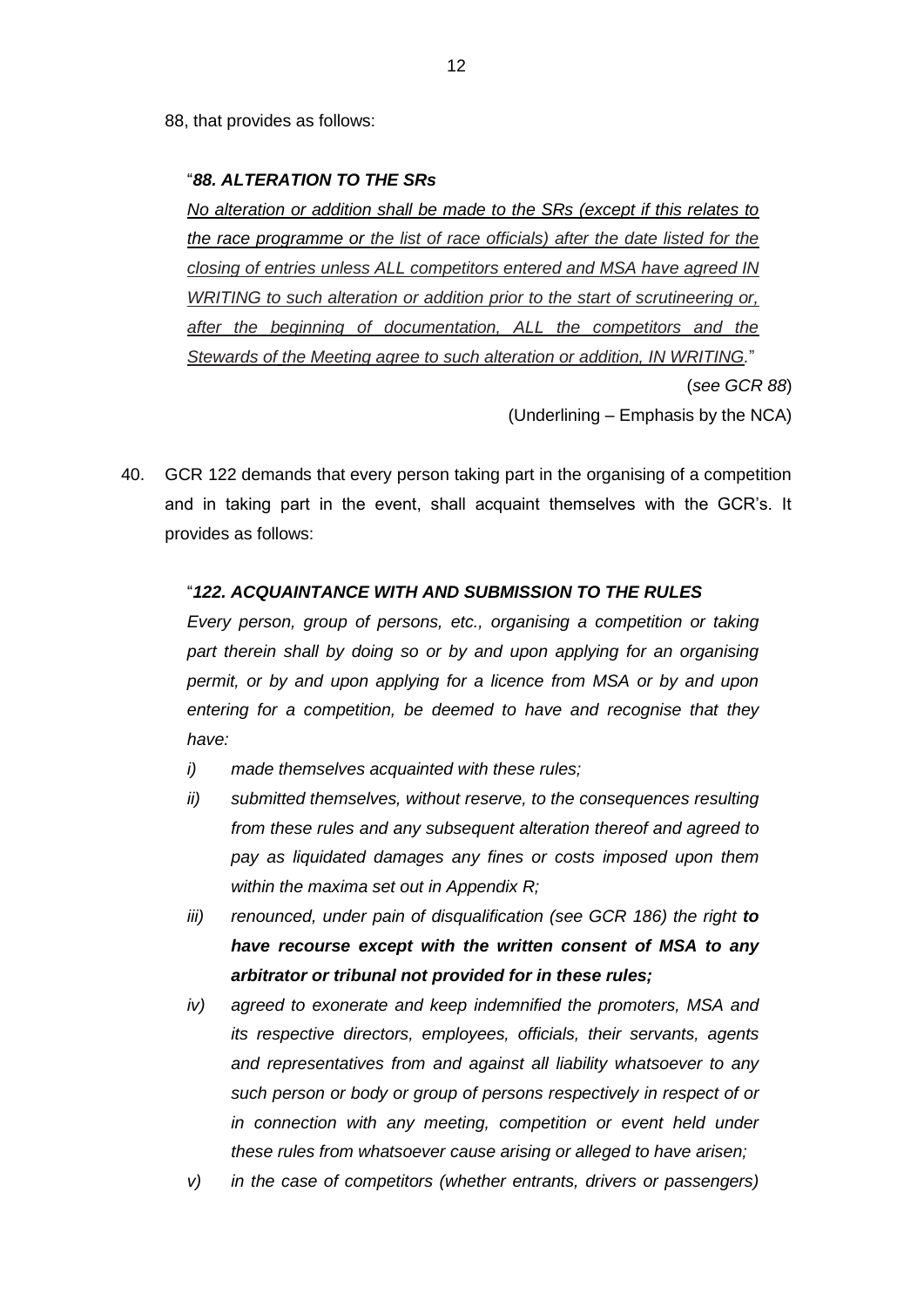*in competitions, agreed to exonerate and keep indemnified all other competitors, their servants or agents from and against all liability whatsoever to such entrants, vehicle owners or possessors, driver, co-drivers or passengers in connection with the driving of their vehicles or any other act, omission or occurrence during the course of a race or official practice therefor;*

- *vi) agreed as set out in sub-paragraph iv) and v) of this rule with each and all the persons and bodies referred to in those sub-paragraphs so that each and any of these persons and bodies shall be entitled to the benefit of such agreements;*
- *vii) agreed to be examined by a Doping Control/Alcohol Control Officer prior, to, during or following a motor sporting event, meeting or competition, further agreed to allow a sample of blood and/or urine to be taken for laboratory analysis by the Doping Control/Alcohol Control Officer concerned, to determine the presence or otherwise of alcohol or prohibited drugs as listed in the MSA Anti- Doping Code in accordance with the procedures for testing as prescribed by WADA and contained in the MSA Anti-Doping Code;*
- *viii) fully accepted that, should the analysis of the samples taken reveal the presence of alcohol or drugs, or the refusal to allow samples of blood and/or urine to be taken, will result in MSA taking disciplinary action as envisaged in its Anti-Doping Code - as prescribed by WADA.*"

(*see GCR 122*)

41. Organisers and promoters clearly play a major role in the success of motorsport events. They have very specific powers as detailed in GCR 140. The responsibilities extend over numerous criteria, but most importantly, they must ensure that the SR's and the final instructions are not in conflict with the GCR's, SSR's or any instruction issued by MSA.

(*see GCR 141 and in particular GCR 144.i) and GCR 144.ii)*)

42. The success of motorsport events is largely determined through the attendance of qualified officials who apply the "*rules of the game*". The involvement of officials at an event is regulated by Part VII of the GCR's. The list of officials is identified in GCR 143 and the obligations of the different officials are detailed in the GCR's.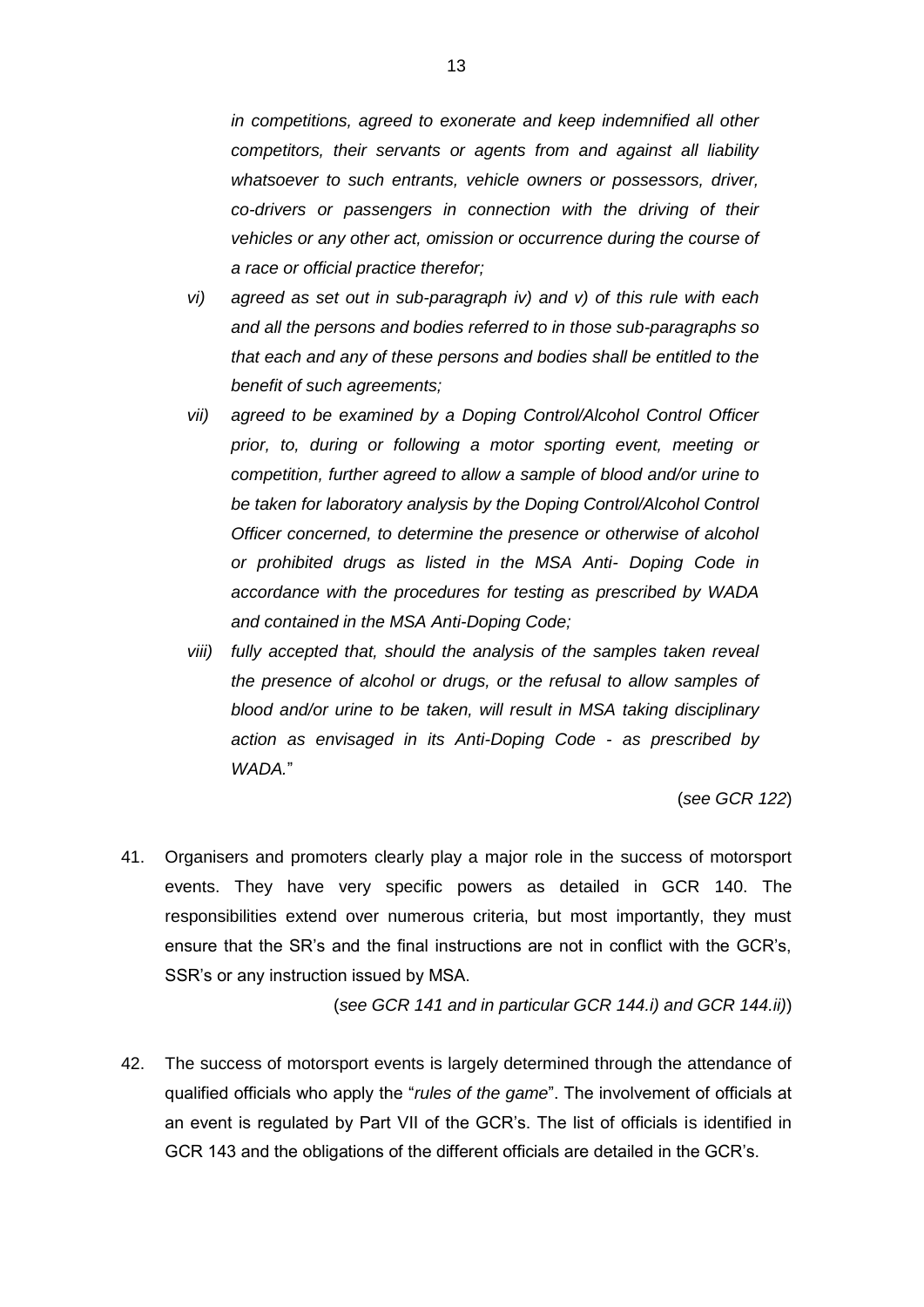- 43. The role that the Stewards play is defined in GCR's 151 and 152. The duties and authorities of the Clerk of the Course is specifically dealt with in GCR 156 and it appears therefrom that the Clerk of the Course is the supreme authority for the conduct of the meeting. The Clerk of the Course acts on behalf of the organisers and promoters.
- 44. Once an event is completed, there is a classification of the vehicles in terms of GCR 274 which is followed by the posting of results which are at first posted as provisional and thereafter becomes final. GCR 276 provides as follows:

#### "*274. CLASSIFICATION*

- *i) The vehicles shall be classified with the one placed first which has covered the required distance in the shortest time or completed the longest distance in the allowed time, with all penalties taken into account.*
- *ii) Unless the regulations provide otherwise, the sole method used for the absolute overall classification will be as follows:*

*To be classified as a finisher, a motor vehicle/motorcycle must have completed not less than two- thirds of the distance of the race under its own power. For lap events, the two thirds shall be calculated by rounding off to the nearest lap.* 

- *iii) When a race is run in more than one part, the winner is the driver and/or vehicle who/which:*
	- *a) completes the total prescribed distance in the least total time, or*
	- *b) completes the greatest total distance in the prescribed total time. In the case of a tie the classification achieved in the various facets will be considered to determine the overall classification.*"

(*see GCR 274*)

45. An alteration to provisional results is regulated in terms of GCR 278 which provides as follows:

#### "*278. ALTERATION OF PROVISIONAL RESULTS*

*Any alterations to provisional results shall be formally notified to all competitors, normally electronically. Where a competitor is excluded from the results of an event, all other competitors who finished the event behind him/her move up in the results, as though the excluded competitor had*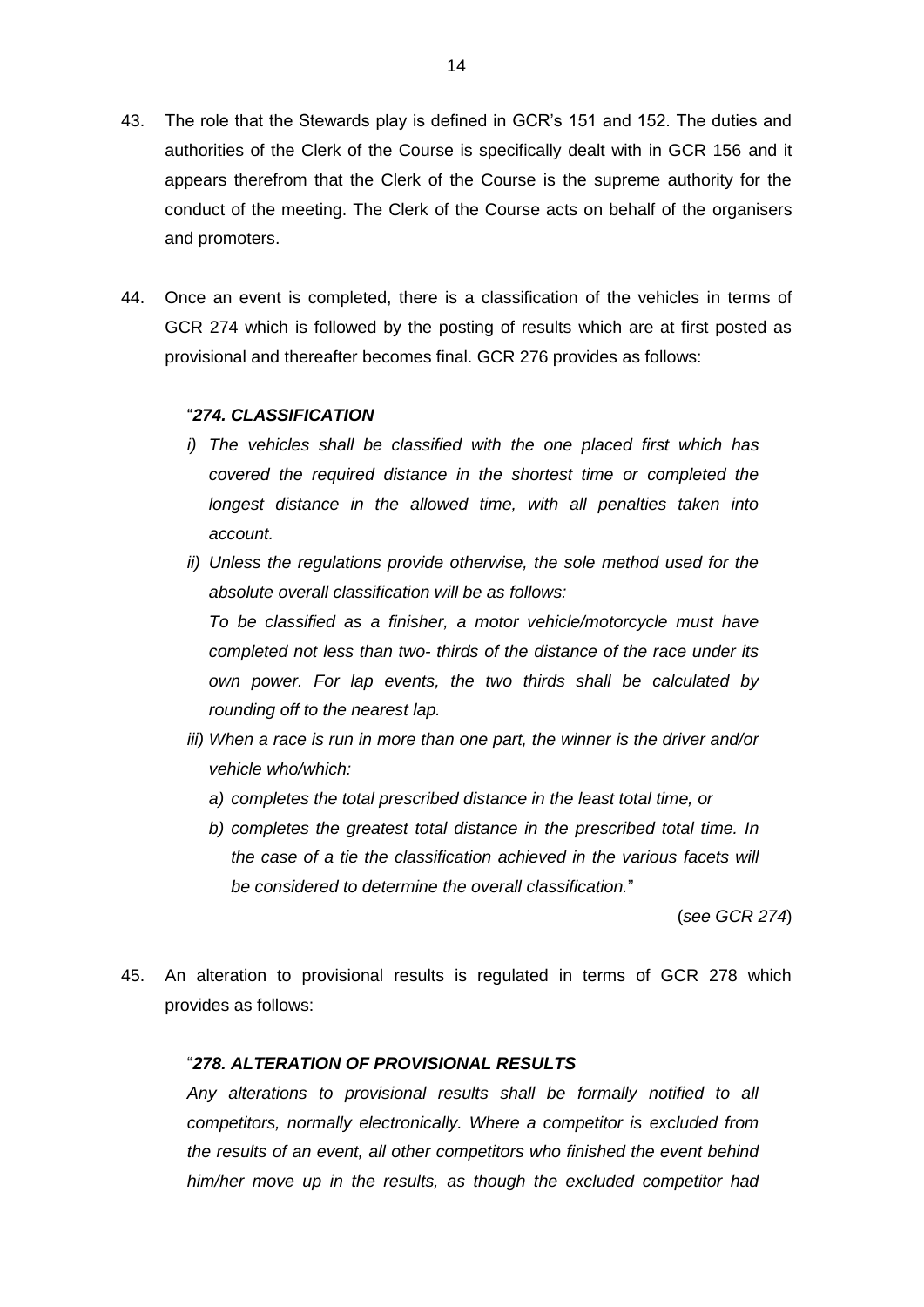*never taken part in the event.*"

(*see GCR 278*)

46. If no protest is filed against provisional results, they become final. In this regard, GCR 279 provides as follows:

#### "*279. PROTESTS AGAINST PROVISIONAL RESULTS (Refer GCR 200)*

*If no valid protest is received after the publication of the provisional results for a competition, and after any amendments thereto, the results shall become final subject to the power held by MSA in terms of GCR 154. When results are republished the time limit for protest will be 7 (seven) working days from date of re-publication of the results. Where the results of a competition are amended by an MSA Court of Appeal/Enquiry, such amended results shall not be subject to protest. An aggrieved party's only recourse shall be via an appeal to the MSA National Court of Appeal in accordance with GCR 212.*"

(*see GCR 279*)

47. It is against the backdrop of these GCR's, the SSR's and the SR's, that the merits must be considered.

## **THE MERITS**

- 48. It is at the outset apposite to make some general observations as to the approach of parties to hearings before the NCA:
	- 48.1 an Appellant is *dominus litus* and can present its case as it deems fit. The NCA, in granting leave to appeal on specific grounds, does not limit the NCA's ability to look at the matter *de novo*. It is not open for a party to therefore claim that it came to the NCA unprepared. The grounds of appeal are always informed by the framework of the factual events which gave rise to a dispute and its ultimate elevation to the NCA;
	- 48.2 GCR 208 viii) provides that all hearings and appeals are held *de novo*. That being said, there is a body of evidential material that is built up during the proceedings since an event / race incident, which are placed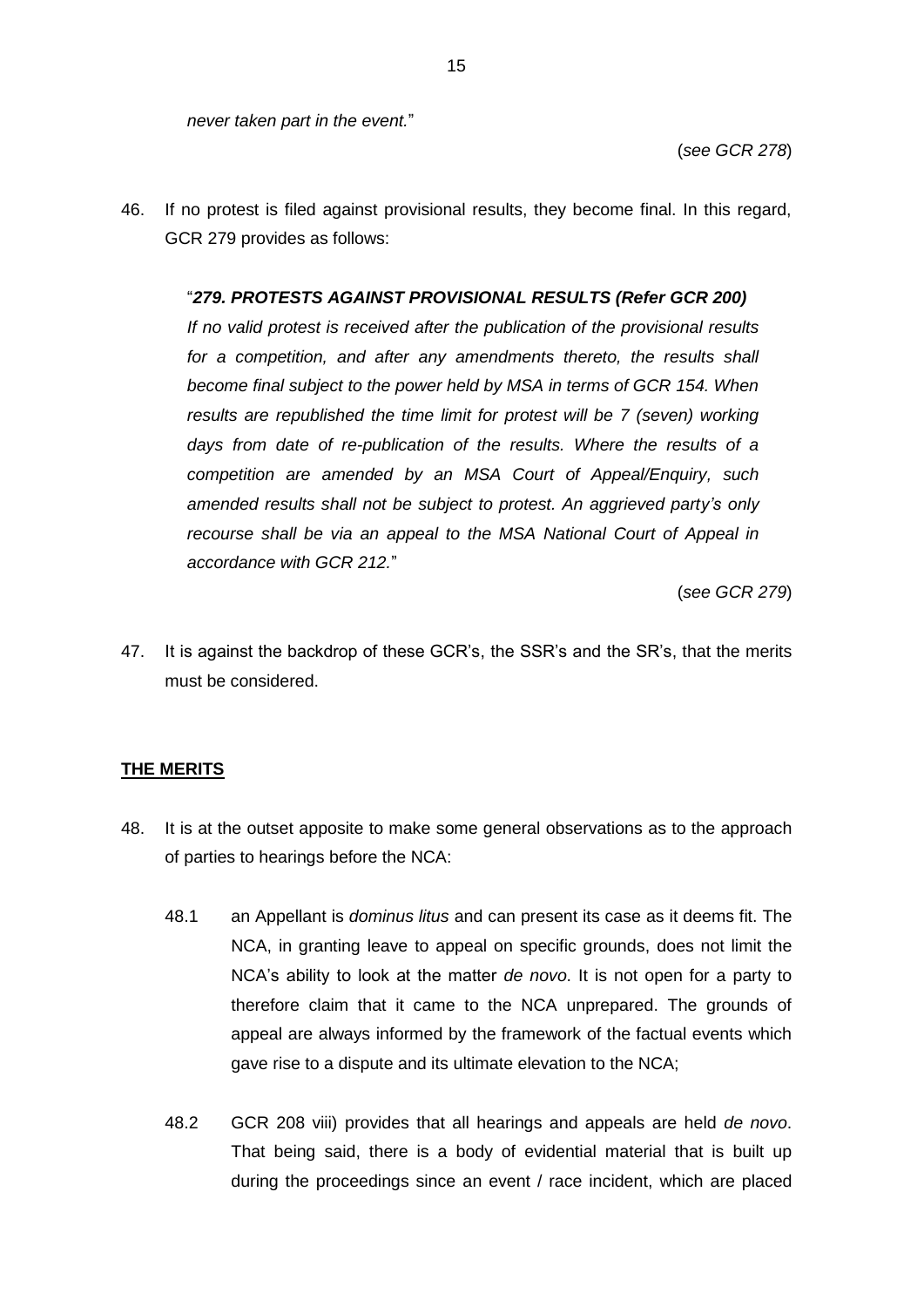before the NCA through the appeal bundle. These documents, if not particularly challenged and placed in dispute, serve before a NCA informing it of the factual events which gave rise to the dispute. It is always open for a party to challenge any specific document or part thereof. In this instance, there was no material challenge to most of the factual events. A NCA is not a court of law and whilst a certain decorum is followed;

- 48.3 the onus is on the Appellant to advance evidence / admissions as to why his appeal should succeed. To this end, the Appellant is in total control of its appeal and interested parties can raise issues which are relevant to the appeal grounds.
- 49. It is convenient to first deal with the incident and what followed immediately thereafter, relevant to the grounds of appeal:
	- 49.1 the video footage was viewed and it was clear therefrom that the incident fall in the category of a race incident. Stated otherwise, there is no evidence that Competitor Davey intentionally collided with Competitor Theron. A split-second after contact was made between Competitor Davey and Competitor Theron, one could clearly see that Competitor Davey backed down from touching the leading vehicle again. Once the vehicle of Competitor Theron slowed down, he was passed by most of the other competitors;
	- 49.2 nobody in the hearing before this NCA, contradicted the statement by Mr Van Niekerk that Competitor Theron continued to circulate for safety purposes and he was no longer competing in the race. It was explained during the hearing that slow-moving cars on the track will tend to drive on the outside of the track, affording race vehicles at speed, the opportunity to race on the inside line. In our view, the COA was accordingly wrong in finding that Competitor Theron continued to complete the race (i.e. racing).
- 50. The incident report was filed at 23h07. The enquiry that followed the incident report was not dealt with by the Clerk of the Course as would normally be expected. According to Mr Heroldt, he did not know about the incident report and he did not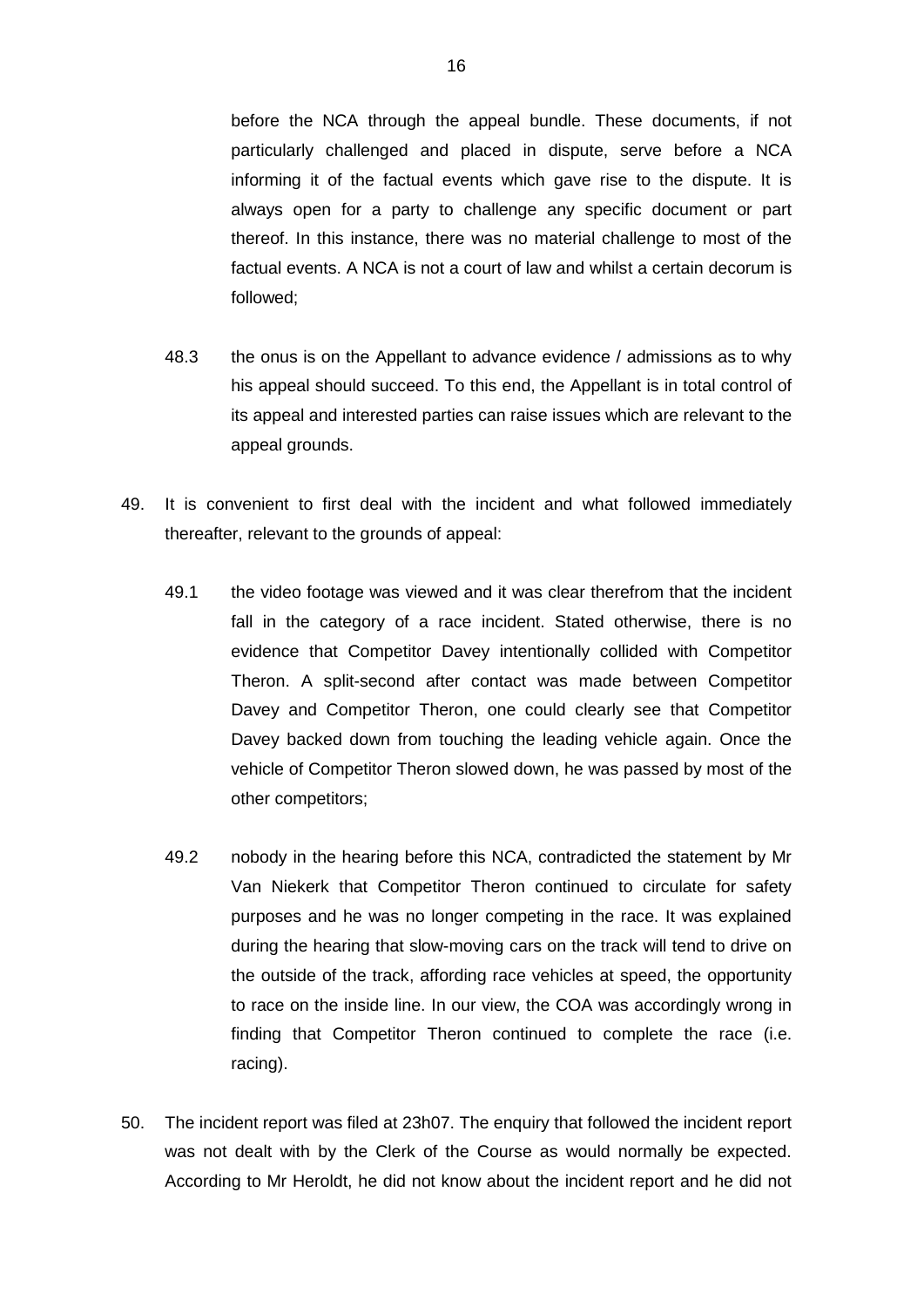participate in the finding. The evidence of Ms Van der Merwe is that she took the decision which constituted a single decision by a "*Steward*". It is common cause that Ms Van der Merwe who was not a registered MSA Steward **for a national event**, conducted such duties during the event. There is a reason why events being part of a national championship, must be overseen by registered officials for that category. GCR 151 provides in the note that:

#### "*151. STEWARDS*

*Note: No Steward can carry out his duties in a satisfactory manner unless he has at the very least; a working knowledge of the GCR's and allied Regulations. For National Championship events, it is compulsory for at least the MSA appointed Steward to hold a Clerk of the Course Licence, valid for that specific sport.*"

(*see GCR 151*)

- 51. The regulations which were submitted to MSA on which basis the permit was issued, included Ian Long ("Mr Long") as the MSA Steward, together with Ms Van der Merwe. Mr Long at the time held a Clerk of the Course licence for dirt oval racing, as is required in GCR 151. Mr Long became unavailable and was subsequently replaced by Ms Van der Merwe who, whilst she was appropriately licenced to act as Club Steward, did not hold a Clerk of the Course licence for the dirt oval racing category and was therefore not qualified to act as MSA Steward at a National Championship event.
- 52. The incident report, properly considered, did not take the form of a protest which would normally receive the attention of the Stewards. It was rather akin to a query to the Clerk of the Course as provided for in terms of OTR 42.1.1. It should therefore have been dealt with by the Clerk of the Course in terms of OTR 42.2 and not by either a panel of Stewards or the senior Steward acting on her own.
- 53. National events result in national titles and the awarding of such titles are amongst the highest categories of recognition in motorsport. MSA therefore ensures that the standard of officials at these events are met through registered officials for that category. Whilst nobody can deny the years of experience of Ms Van der Merwe as a Club Steward, she was simply not a MSA national event Steward appointed for that evening. Her decision to reinstate Competitor Theron was therefore of no force and effect.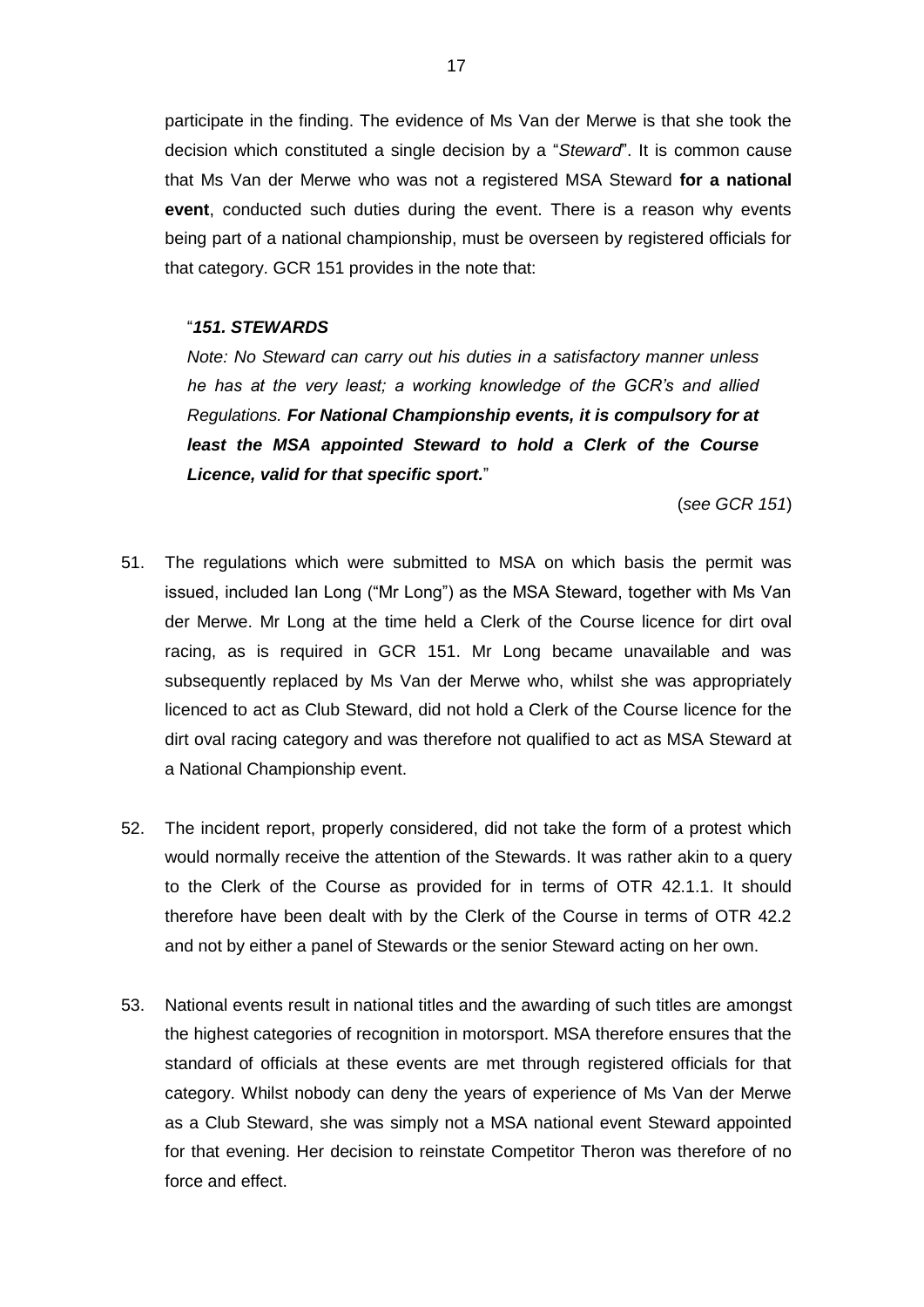54. The protest of Competitor Van Zummerren, called upon the Stewards to adjudicate on several aspects, including the fact that the points were posted by 23h00 and the points amendment took place at 02h00. That protest was dealt with some days later on 24 November 2017 by a panel of Stewards (Mr Long and Mr Grimbeek who was designated to assist). The protest was considered in the absence of Competitor Van Zummerren. The Stewards appointed to replace Mr Long were correctly considered to have already involved themselves in the matter and on that basis, could not properly hear the protest of Competitor Van Zummerren. GCR's 201 and 202 require that the protestor and the party protested against should be notified of the time and place of the hearings and the details of the protest. This was not followed. Indeed, no hearing took place in which Competitor Van Zummerren was afforded an opportunity to present his case.

(*see GCR 201.ii) and GCR 202*)

- 55. The decision of the Stewards dismissing the protest was therefore equally invalid.
- 56. All competitors and stakeholders have an entitlement to adjudication of disputes according to the "*rules of the game*". It has been suggested to us during the hearing that competitors should be excluded from involvement if there are disputes regarding organisational matters. It was moreover suggested that in view thereof that competitors signed on at the drivers briefing, they by implication accepted whatever the "*rules of the game*" were, even if amended by the organisers and promoters without express notification to competitors. It is patently obvious why the last two suggestions will bring the sport of dirt oval racing into disrepute. In the absence of a very specific recording in the sign-on sheet of an amendment to the original regulations, the sign-on sheet could never constitute compliance with GCR 88, which is further dealt with below. It should also be borne in mind that as the amendments to the regulations were made prior to the start of the scrutineering or the commencement of documentation, the amendments themselves also required the written consent of MSA.
- 57. Competitor Van Zummerren, in his application for leave to appeal, advanced numerous grounds to seek such leave. He, *inter alia*, advanced that:
	- 57.1 first, that GCR 276 provided that provisional results, once they have been announced, may only be amended following a protest or be allowed for in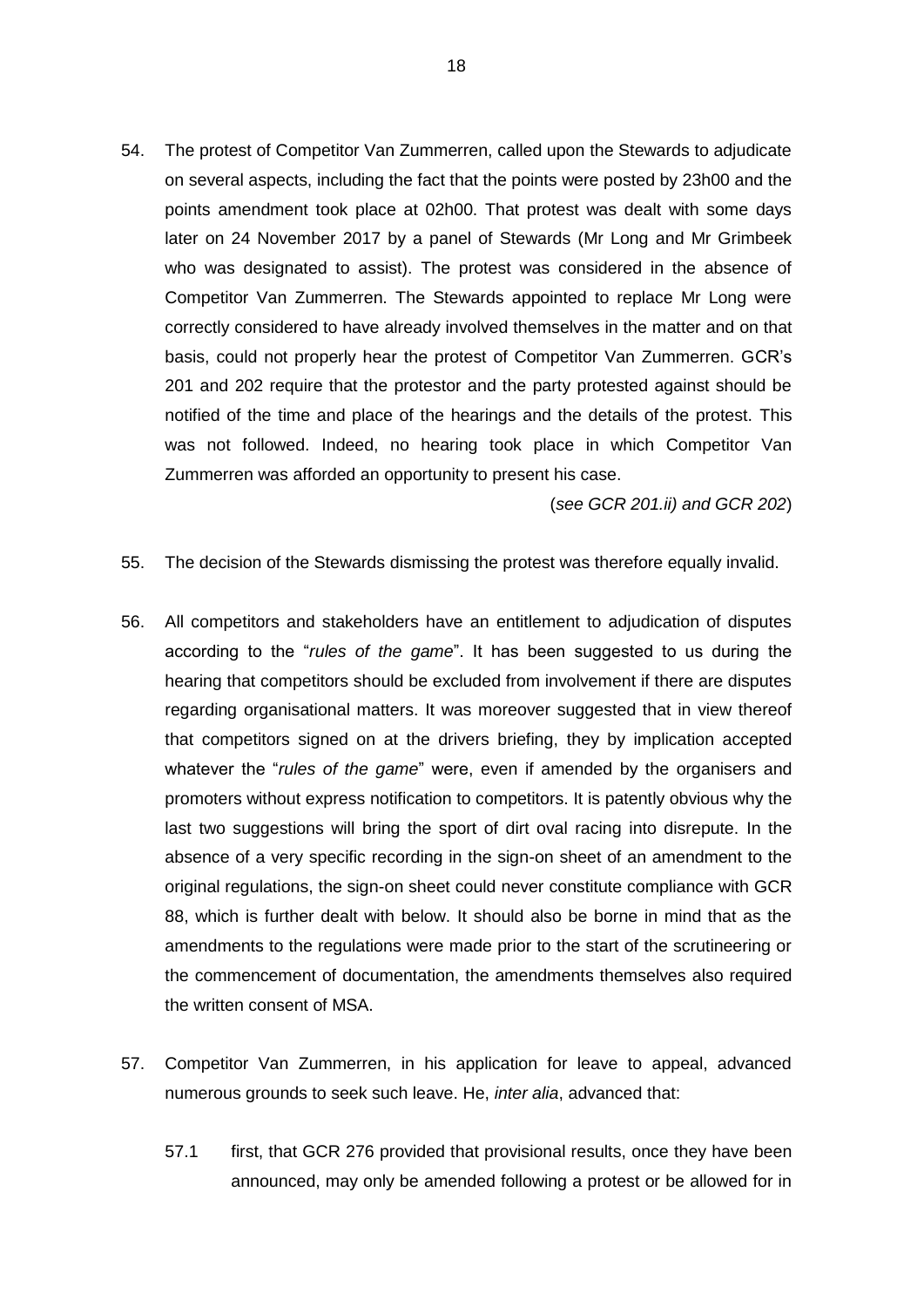terms of GCR 156.x);

(*see Appeal Bundle, C12*)

57.2 second, that GCR 88 did not provide for the alteration of SR's and that the organisers and promoters changed the SR's by not counting all heats towards the championship, but by dropping one.

(*see Appeal Bundle, C12 and C13*)

- 58. As to the posting of results, the Result Sheet indicates that it was signed off at 23h55. It was signed by Mr Heroldt.
- 59. There is no evidence that a protest was filed during the provisional results period provided for in GCR 279 read with GCR 200 (thirty minutes) and the provisional results therefore became final. We have reached this conclusion, based on the following:

(*see GCR 279 & GCR 200.xiii)*)

- 59.1 in the race report to MSA, which is required in terms of the GCR's, it was reported that the racing (for all categories) finished at 23h45;
- 59.2 the race incident which Competitor Theron complained of, was signed at 23h07;

(*see Appeal Bundle, K11*)

59.3 the reinstatement which was ordered by Ms Van der Merwe, was noted at 00h45;

(*see Appeal Bundle, K11*)

- 59.4 it is not probable that the amendments to the Result Sheet took place before 00h45, as the decision was only taken at that point in time. In all probability, the changes were made after 00h45;
- 59.5 the protest of Competitor Van Zummerren was completed by him at 02h11 and it was received by the Stewards at 02h20;

(*see Appeal Bundle, K12*)

59.6 it is the case of Competitor Van Zummerren that the provisional results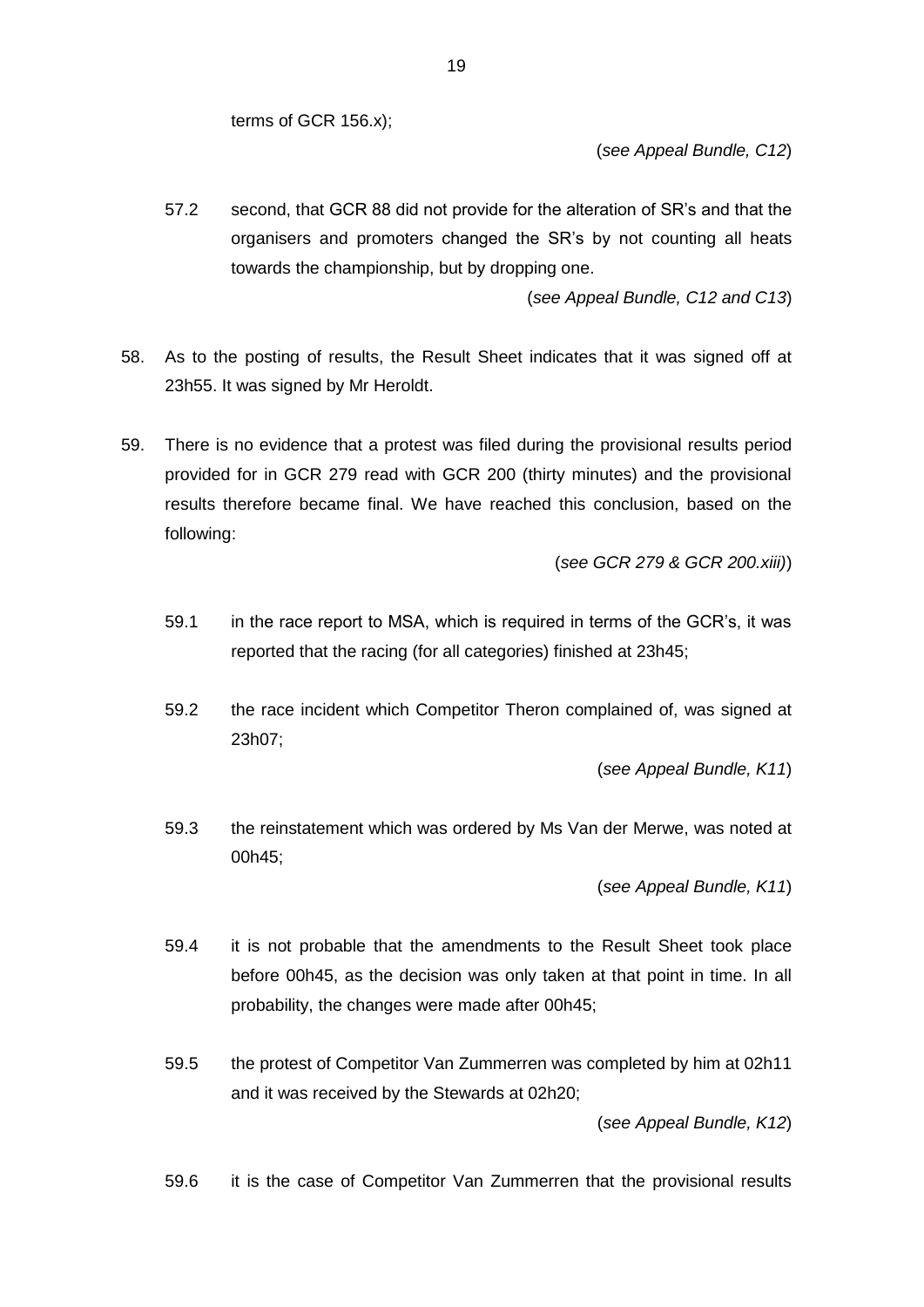were inspected, signed and posted at 23h55. That coincides with the Result Sheet as previously indicated.

60. As to the second issue of the appeal, listed in paragraph [31](#page-8-0) supra, it is common cause that the organising permit was issued to the Applicant on 17 October 2017 to hold the national event. The MSA Steward was identified as Mr Long and permit number 15179 was issued.

(*see Appeal Bundle, E1*)

- 61. After much debate, it was conceded by the Appellant that the SR's that appear on annexures "F1" to "F4" of the Appeal Bundle, were the SR's forwarded from Ms Liebenberg, the race secretary, to MSA. MSA, in turn, entered the permit number at paragraph 1.4 of annexure "F1". Mr Long was identified therein as the MSA Steward.
- 62. It is common cause that Ms Liebenberg was not only the race secretary of the event, but also the contact person for the Appellant and she is moreover the daughter of the owner of Tygerberg Raceway, Mr Liebenberg. Mr Liebenberg was not present during the hearing but he asked an observer, Steyn Wepener ("Mr Wepener"), to attend the hearing.

(*see Appeal Bundle, F1 to F4*)

- 63. In this appeal, the Appellant promoted its appeal and traversed all the arguments on behalf of itself and for that matter, Tygerberg Raceway. During the appeal, Mr Van Niekerk indicated that in COA 435, they were taken by surprise that that Court, dealt with the non-compliance by Tygerberg Raceway. In this appeal, it was not pursued by the Appellant that Tygerberg Raceway was not properly represented during the appeal to this Court. In view of the undisputed status of the Appellant in dirt oval racing, we find it unnecessary to deal with Tygerberg Raceway.
- 64. It is important to note that in paragraph 9.4 of the SR's as submitted to MSA, there was no mention of the dropping of a heat.
- 65. During the hearing, statements were made that there was a real risk that the event would not go ahead as a result of the lack of entries. Accordingly, the Appellant, through Ms Liebenberg, approached the clubs to solicit further interest, in the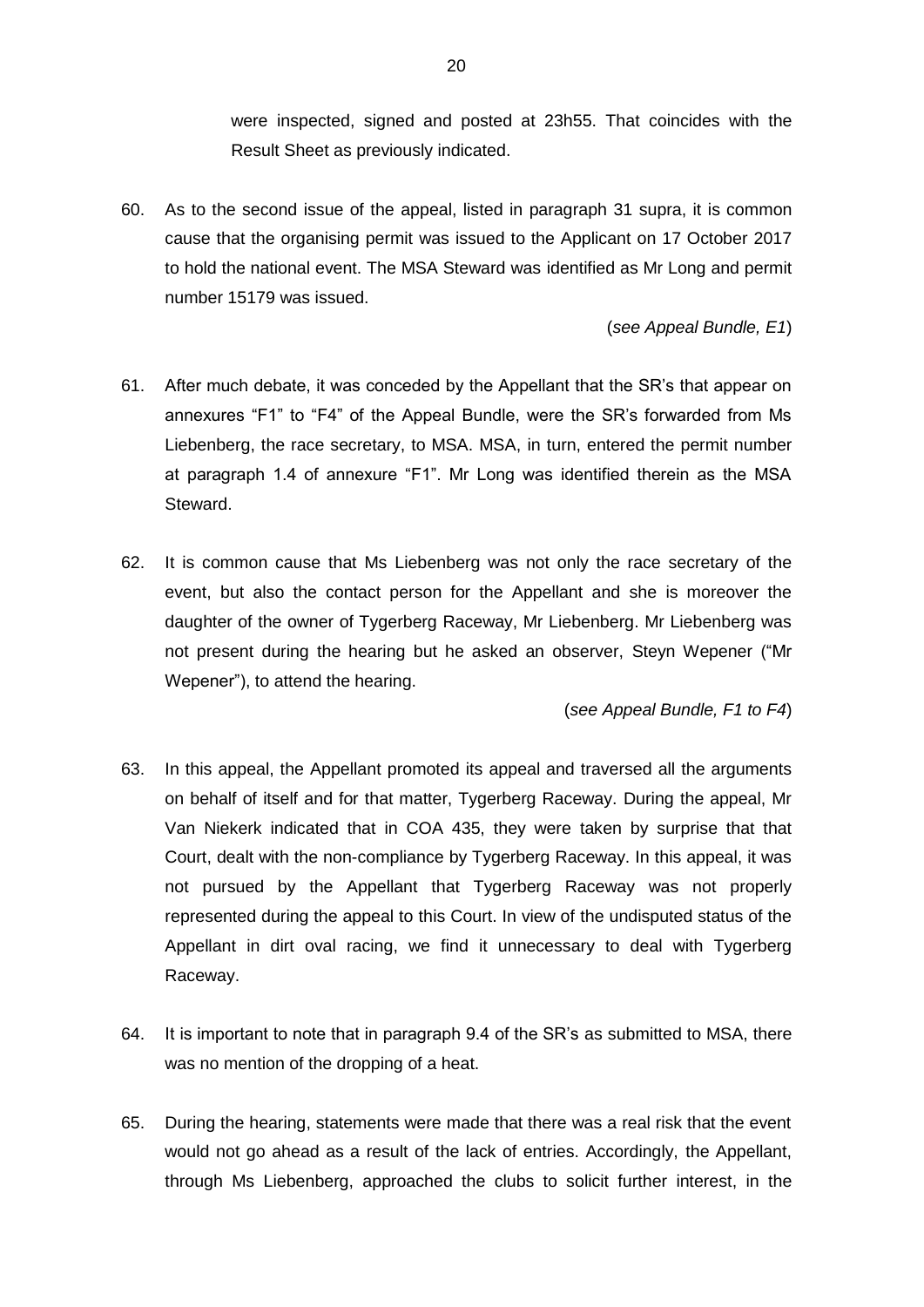event that a heat could be dropped. This obviously could solicit entries from competitors who may not have done well at the first event, to still stand a chance to win the National Championship. In that process, it appears that SR's which differ from annexures "F1" to "F4" were generated and distributed:

- 65.1 annexures "C18" to "C21" reflect SR's with no permit number on and where Ms Van der Merwe is reflected as the MSA Steward;
- 65.2 moreover, in paragraph 9.4, there is a material change from the earlier SR's stating "*you can throw away your weakest heat of 5 heats, cannot throw away your final heat of Tygerberg*";
- 65.3 paragraph 9.4 in the SR's contained in annexures "P1" and further, is materially different from paragraph 9.4 in the SR's contained in annexures "F1" to "F4".

(*see Appeal Bundle, P1 to P4*)

- 66. During the hearing, Mr Grimbeek contended that MSA staff may have "*changed*" the SR's (annexure "F"). Mr Riddell took serious issue with this and following an enquiry and consideration of the e-mails, Mr Grimbeek conceded that there was no change to the SR's by MSA's staff members.
- 67. GCR 88 is unequivocal as to the process to be followed in the instance of an alteration to the SR's: **ALL COMPETITORS AND THE STEWARDS OF THE MEETING, MUST AGREE TO AN ALTERATION IN WRITING**. This did not happen. The Appellant could not produce proof of such an alteration. The highmark of Mr Van Niekerk's argument in this regard was that one should make an inference from the facts that the competitors accepted the SR's as they were on the day as they attended the driver's briefing and signed on. This argument cannot be sustained:
	- 67.1 a national championship requires certainty as to the "*rules of the game*";
	- 67.2 all stakeholders sign on for a national championship and obtain a licence based on the *"rules of the game*";
	- 67.3 once the SR's are accepted by MSA and they are published under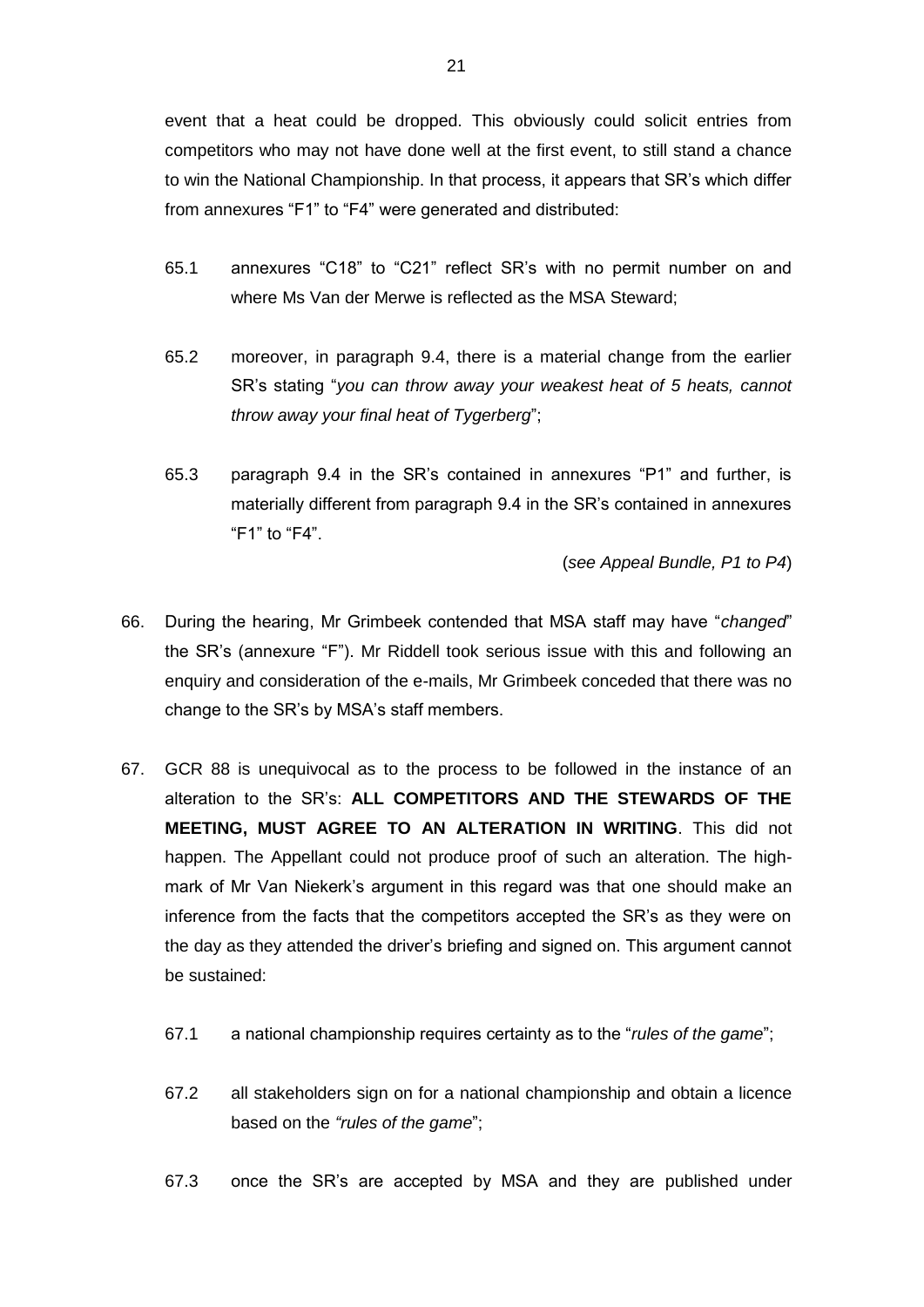authority of an organising permit, they cannot be altered, but for the manner described in GCR 88;

- 67.4 there is no basis to resort to inferential reasoning as to making inferences from the conduct of competitors to meet the strict requirement of GCR 88.
- 68. The motivation by the race secretary, organisers and promoters, to solicit interest and to change the SR's may have been well intended, but they fundamentally changed the rules of engagement which were laid down by the organisers and promoters themselves.
- 69. Accordingly, the dropping of a heat cannot be implemented based on an alteration of a SR that did not comply with the rules. The changes to the SR's were never submitted to MSA or signed off by them.

#### **FINDINGS**

- 70. The NCA finds that:
	- 70.1 Tygerberg Raceway was sufficiently represented at this NCA through the attendance of the race secretary Ms Liebenberg and the observer, Mr Wepener. There was no application from them for a postponement. On all the evidence, they were fully aware that this hearing was taking place. COA 435 did not hand down any sanction against Tygerberg Raceway and there is no necessity to make any further finding in this regard;
	- 70.2 the organising permit and SR's which were returned to the organisers and promoters are those included in the Appeal Bundle as annexures "F1" to "F4" and no amendment entitled the organisers and promoters to drop one of the heats;
	- 70.3 the Appellant contravened GCR 78 and GCR 88. The appeal fails on this ground. Whilst the conduct of the organisers and promoters of the event may be criticised for not being in strict compliance with the "*rules of the game*", there is no evidence that they acted maliciously or in flagrant disregard of these rules. The fine of R10 000.00 which was imposed on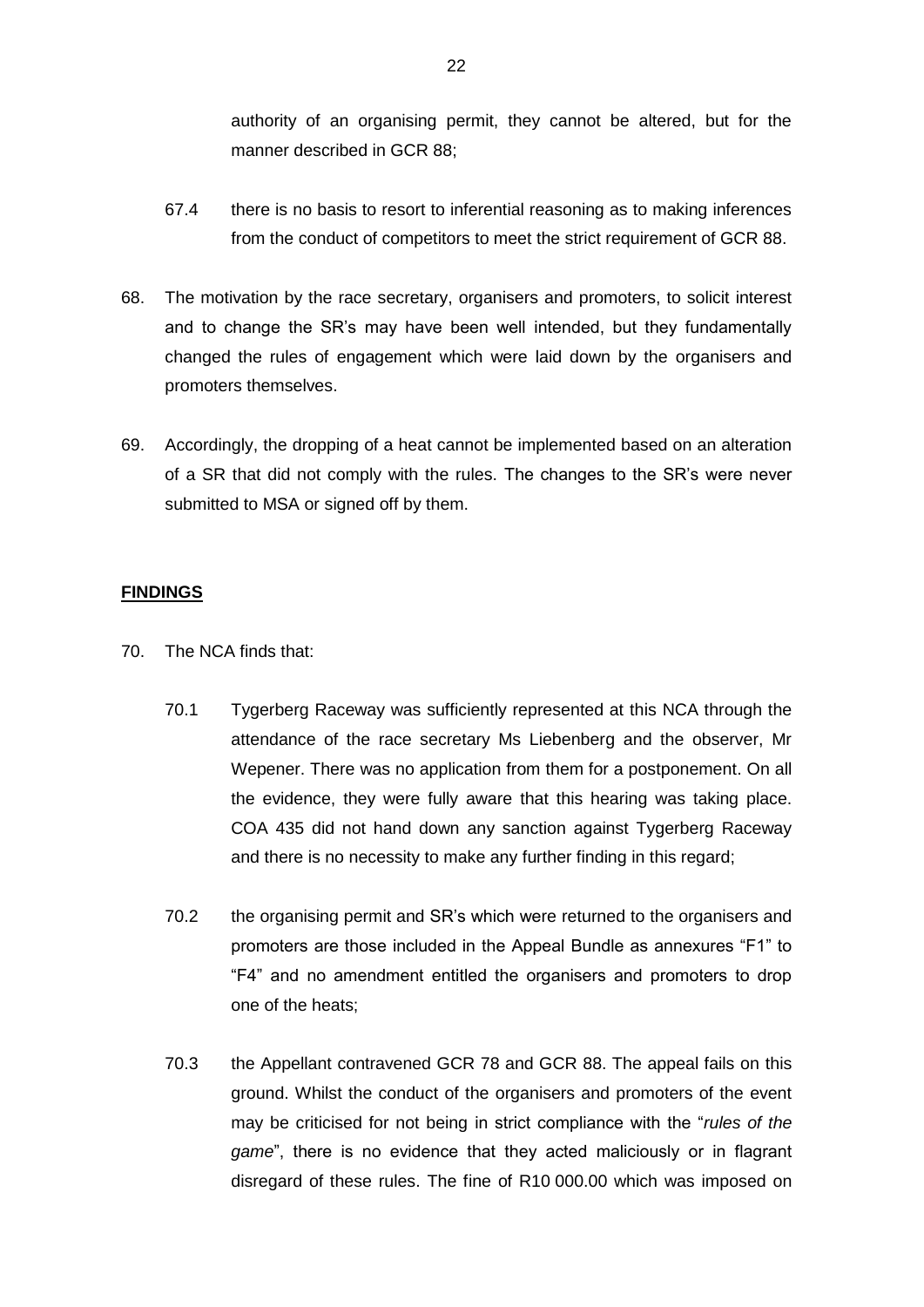the Appellant by the COA was unnecessarily harsh and the sentence is suspended for a period of three years on condition that the Appellant is not again held to be in breach of GCR 78 and GCR 88, within the period of suspension. This Court finds it unnecessary to deal with Tygerberg Raceway notwithstanding that it was referred to as the "*organising club / promoter*";

- 70.4 the penalty imposed on the Clerk of the Course is set aside. The evidence of Mr Heroldt was that he did not know of the incident report until he was called to meet with Ms Van der Merwe. By that point the reinstatement decision was made. The COA criticised Mr Heroldt that he erred in the application of his duties. This finding is too general and non-specific and the sanction against him cannot be sustained;
- 70.5 as to Mr Van Niekerk's conduct, we are of the view that there is likewise no specific evidence against him as to why he should be singled out to write the oval examination or be sanctioned. The directive is therefore set aside. Insofar as he will continue to act as an official, we have no doubt that he will take note of the consequences of the events that followed the incident and how the matter was dealt with. The training of officials and a thorough knowledge of the "*rules of the game*", will ensure a high standard of motorsport administration which must be pursued by all stakeholders;
- 70.6 Ms Van der Merwe was not a registered national official for dirt oval racing, at the time when she executed duties and reinstated Competitor Theron. The appeal fails on this ground but no order is made to compel Ms Van der Merwe to submit to examination;
- 70.7 the reinstatement of Competitor Theron and the exclusion of Competitor Davey therefore cannot be sustained. The appeal fails in this regard;
- 70.8 the organisers are instructed to score the 2.1 class of the event which featured in this appeal, based on the SR's contained in the Appeal Bundle as annexures "F1" to "F4";
- 70.9 the order that 50% of the appeal fee be returned to Competitor Van